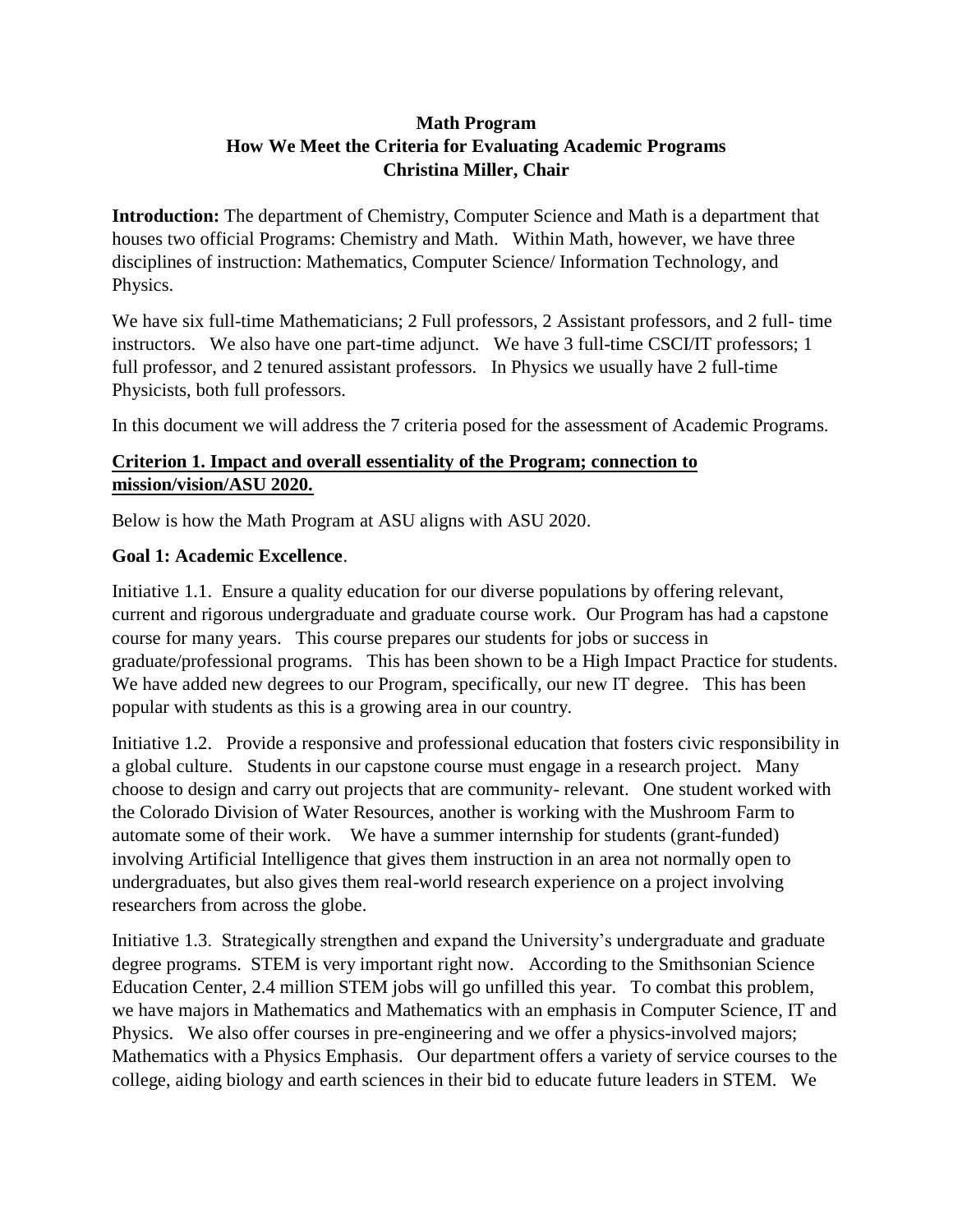also offer General Education Math courses as every student at the University needs to take a Math course in order to graduate.

Initiative 1.4: Enhance efforts to recruit and retain a diverse faculty…(to) foster inclusion and equity… In Mathematics, 2 of the 4 tenure-track Mathematicians are women. In CSCI/IT, 1 of the 3 are women. The department chair is a woman. The efforts to recruit and retain these ladies has resulted in an ability to have female role models for our students.

### **Goal 2: Student Success**

Initiative 2.1: Provide flexible avenues and entry points from which to be engaged in and to progress toward their educational, personal, and career goals. Our 6 majors in Math, encompassing the areas mentioned above, give the students many options to prepare them for their varied futures. For General Education courses we have created different courses; Calculus, College Algebra, Finite Math, Liberal Arts Math and Introduction to Statistics. Each course was created with a different type of student in mind, and was created in conjunction with professors/advisors from affected areas. After careful consideration, each course was given prerequisites that are commensurate with course outcomes and with student abilities. This allows students entry into a class that will help them in their future endeavor and that they have the prior knowledge necessary to pass. We offer Developmental Math courses to aid students who need remedial courses so that they can make progress towards a degree. We offer Developmental Math and General Education Math courses every summer to help students graduate sooner. We are piloting a Saturday Developmental course this semester.

Initiative 2.2: Recruit and support eligible transfer students. The Mathematics faculty have been very involved in creating courses that are suitable for guaranteed transfer. Two faculty have been involved in Fac 2 Fac meetings, and all have been involved in creating GT-syllabi. The Department Chair works to enable students to transfer courses to or from ASU.

Initiative 2.3: Enhance student advising to ensure it is accurate, timely, and supportive of the attainment of student goals. Many of our faculty have taken part in workshops concerning Appreciative Advising. All tenure-track faculty are involved in advising and see this as a part of their load.

Initiative 2.4: Provide all students practical and hands-on experience supporting their learning and professional development. We offer a curriculum that is responsive to student interest and needs. We offer professional development opportunities as well: students can work in the Planetarium, the Math lab, be STEM Center tutors, do formal internships or choose a senior project that involves them with companies/laboratories. We have the Artificial Intelligence internship for students (Grant-funded) involving both Undergraduate students and High School students.

Initiative 2.5: Promote and increase early student engagement as a means to graduate students with a strong sense of connection Adams State University. We have the ACME club (Adams Computer, Mathematics and Engineering) that is very active. We also have a Robotics group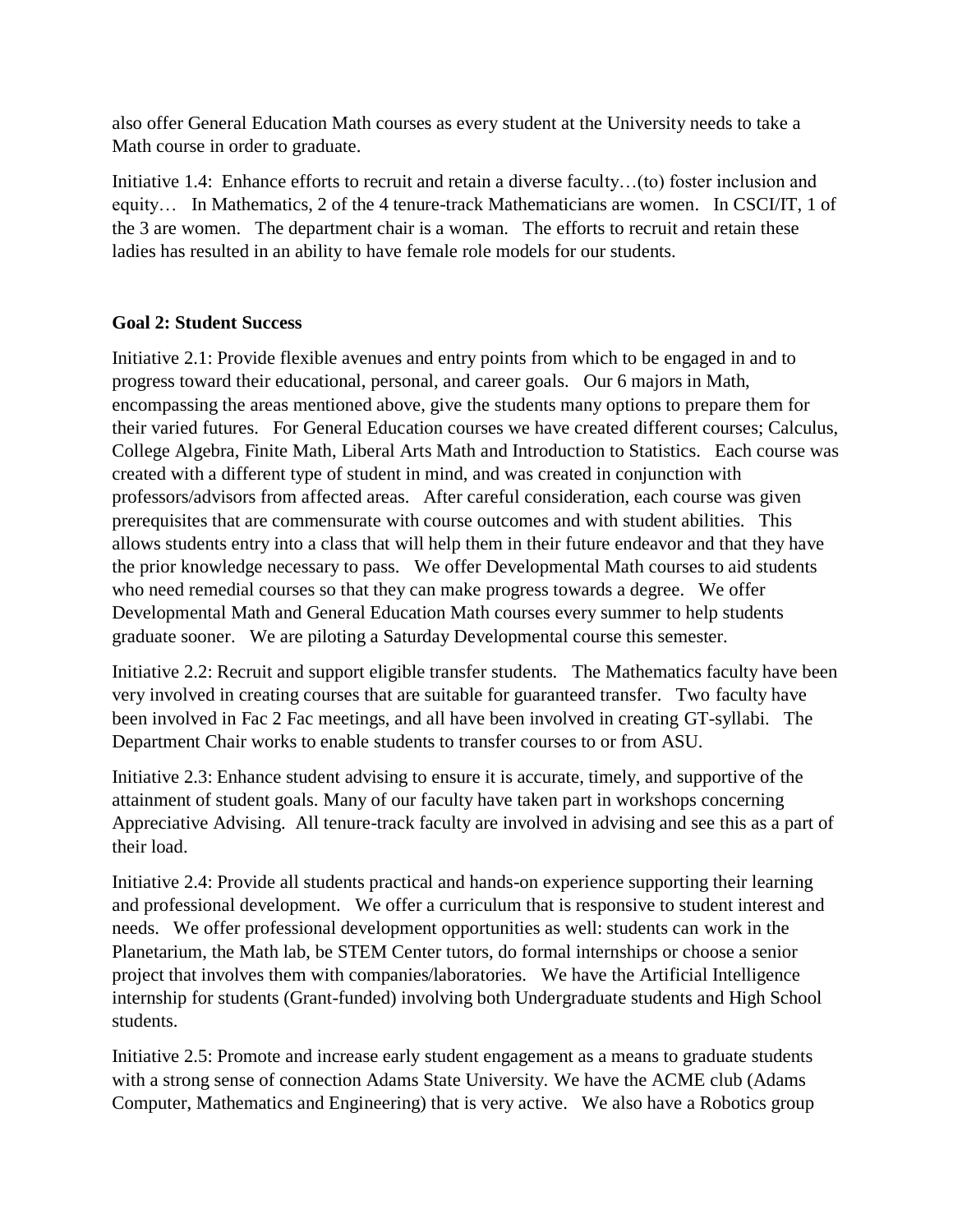associated with the Space Consortium/Makerspace/STEAM (Science, Technology, Engineering, Art and Math) shop. Our Planetarium workers are in a cohort together, as are the summer internship students mentioned above. Indeed, Math/CSCI/Physics has always been good at building a strong sense of connection; the largest gift ever given to Adams State was donated by William Porter, a Math graduate of Adams State ('51).

Initiative 2.6. Identify and systematically remove obstacles to student success. Many students see their General Education Math course as an obstacle to graduation. Mathematics worked with Title V to obtain a new and better placement tool: ALEKS. Here the students are better placed, but also have the opportunity to work towards a higher math class using the ALEKS modules. Mathematics also worked with other areas to create courses that matched better with their students' needs and abilities (see 2.1). In addition, the Developmental Math Instructors worked tirelessly to revamp the Developmental Education courses to better prepare students for subsequent courses. Recently, Math Professors have incorporated Co-requisite instruction for Finite Math and Introduction to Statistics. We also offer a Math lab, staffed with free tutors (paid through Work study) to help students with their questions. We also encourage our students to tutor through the STEM Center to aid other students who are struggling in their courses.

#### **Goal 3: Personal and Professional Development.**

Initiative 3.1 and 3.2 Increase campus programming for faculty and staff that fosters and promotes inclusive excellence/ Provide opportunities for faculty and staff to earn degrees and/or certificates. The Program has had substantial involvement in campus efforts to be involved in inclusive excellence programming like CIELO, Kindred Spirits, and the annual HILOS retreats. Two faculty participated in the Escala teaching workshop that promoted better instruction for underrepresented students. We have a Developmental Math faculty member who has been working towards his Masters degree in Mathematics. Another who has taken upon himself to learn Spanish.

Initiative 3.3. Increase opportunities for faculty and staff to grow and expand in their fields. We have faculty who have been involved in SoTL, MathFest and Project NExT. We have a faculty member who created the Lunch Time Talks in Science and Math and many faculty who have presented in this series. We have had faculty attend 9 conferences over the last 5 years, and we have had many faculty enjoy conducting research with students.

Initiative 3.4. Develop institutional policies, practices, and provisions to support professional development endeavors. The department and department chair strongly support professional development endeavors. As part of the Annual Activity Summary and Professional Performance Plan faculty are evaluated on their efforts this area. The department provides funding for these endeavors, as mentioned above.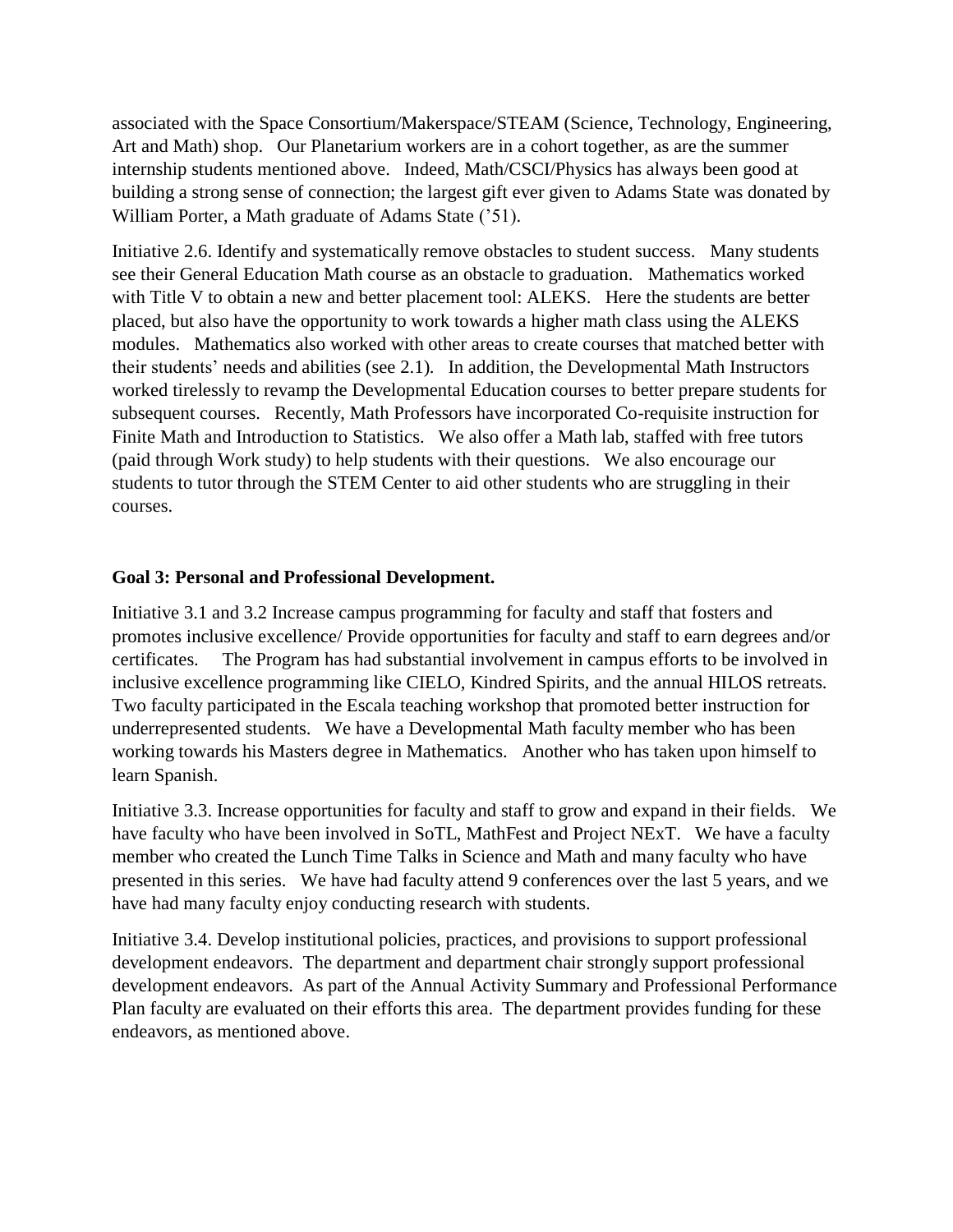#### **Goal 4: Access and Affordability.**

Initiative 4.1 and 4.2: Develop strategies and incentives to improve persistence and completion/ Clearly communicate costs and resources. We are lucky enough to have the Porter Scholars Program available. This money, donated by William Porter, allows us to give scholarships to deserving students, award students funds to attend professional conferences or be involved in research projects, and have a dinner together once a year and hear an inspirational graduate of Adams speak about their journey. Also, as part of a strategy to improve persistence and completion, the faculty participated in the writing and the implementation of the Title V. STEM grant. This funded tutoring, STEM outreach, research, SI, and the construction of the STEM center which includes study rooms, meeting rooms, and social spaces. In addition, we have Math-specific scholarships available. These scholarships and awards help to defray the cost of the students' education, allowing them to come and remain and Adams. This is only possible because faculty work on the committee that awards money.

We also give our students access to technology they could not afford and might not expect at a school this size like SuperComputers, robots, drones, the Planetarium, the Observatory, and the chance to compete in the Robot Challenge through the Space Grant Consortium. The access to these items excites students and gives them an impetus to stay in our Program.

Initiative 4.3. Better utilize financial aid resources. We choose affordable textbooks (often free) and software. Through the STEM Center students can check out technology they may not be able to afford like calculators, laptops and iPads.

#### **Goal 5: Community Relations.**

Our faculty and students act as judges at the San Luis Valley Regional Science Fair each year. We judge hundreds of projects for students  $4<sup>th</sup>$ -12<sup>th</sup> grade, and we will often mentor children in areas we do not judge. Without this work, the Fair could not exist. We staff STEM academies, one specifically for children of migrant farm workers. We teach STEM Saturdays where Valley children can come and take part in Science activities. We have an Internship that involves Artificial Intelligence, mentioned above, but also allows 2 high school students to be involved in the research in the summer. We write an annual newsletter that is sent out to alumni, detailing our current activities, inviting them to let us know what they are up to, and giving them the opportunity to donate to scholarships and gift funds. We staff and maintain the Planetarium and Observatory, hosting hundreds of Valley children, their parents, and campus community members at Planetarium shows and Observatory evenings. The Makerspace (STEAM shop) is available for the community to come and build items like robots or work on Science Fair projects. Some of our senior projects involve community companies or entities. We have offered workshops to Valley teachers concerning the use of Arduino in the classroom. The campus publishes a Community Resource list and we are on it. Most of the professionals in Computing Services here on campus are graduates of our Computer Science Program.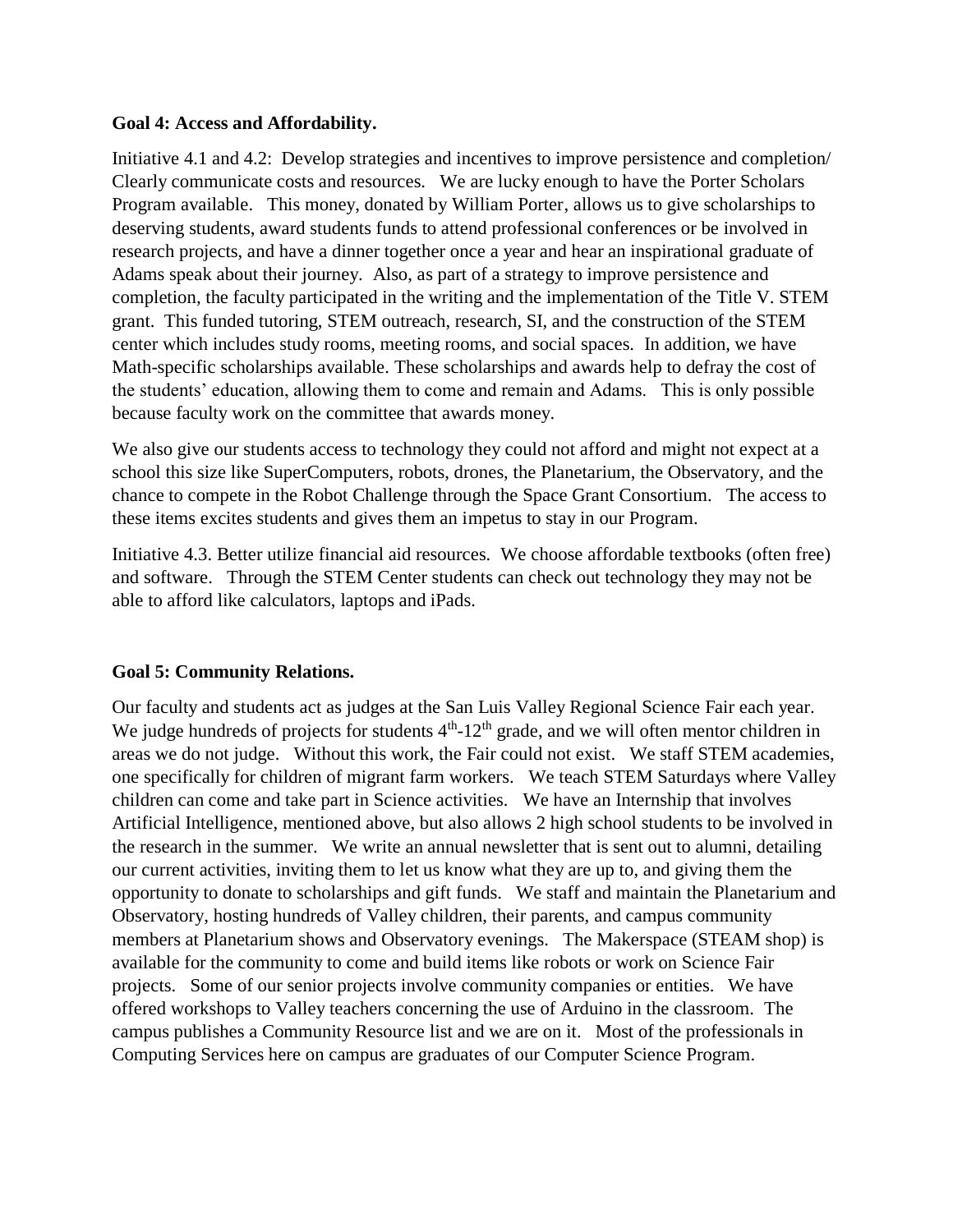## **Criterion 2. Quality of the Program Outcomes.**

#### **1) Results of annual assessment reports.**

It is hard to compare the last five years since the 2014-15 assessment was done with a slightly different rubric than in recent years and prior assessments were done with a very different rubric. However, if we compare the corresponding questions we see that:

For question 1, Information/Evidence/Data Gathered to Inform Department of Student Learning, the numbers are 1.5, 1,14 and 1.0. Clearly, in this area, the Program has been steadily declining over the last three years, and received A and A for years previous. We must do a better job of gathering data, as evidenced by one reviewer comment "No clear targets/benchmarks, poor use of data, no efforts to improve pedagogy to promote student learning".

For question 2, Planned Actions Based on Discoveries about Students and Their Learning, the grades are: E, E, 1.5, 1.71 and 1.33 for an average of 1.7. This indicates that we are trying to make data-driven decisions for the future.

For question 3(a), Departmental Discussion of Information – Faculty Involvement, the grades are: 1.83, 1.71, 1.83. This is a very high average, indicating that the Program as a whole meets to discuss the information and are all involved each year. However, it appears that grades of A were seen in the two years previous to this rubric, indicates that we made improvements here.

For question 3(b), Departmental Discussion of Information – Quality of Discussions, the numerical scores are: 1.5, 1.71, 1.8. This is nearly as high as above, indicating that we are working towards making sound decisions for the future as was articulated by a reviewer: "Very detailed report and appears the department have very robust conversations about assessment."

For question 4, Support/Resources, the numerical scores are: 1.5, 1.71, 1.5. This lower average indicates that our requested resources, if any, somewhat align with evidence or are somewhat realistic. We need to better show how requested resources would help our Program, as was noted by a reviewer:

"There is a lack of benchmarks or metrics for data. No quantitative analysis is included to demonstrate that SLO's are being met. The report relies predominantly on anecdotal evidence."

This is especially true when one realizes that we received E's in this area in previous years.

Overall, the evaluators seemed pleased with our assessment, but there is room for improvement. The results of each assessment are shared with the faculty in preparation for (hopefully) better assessment in the future.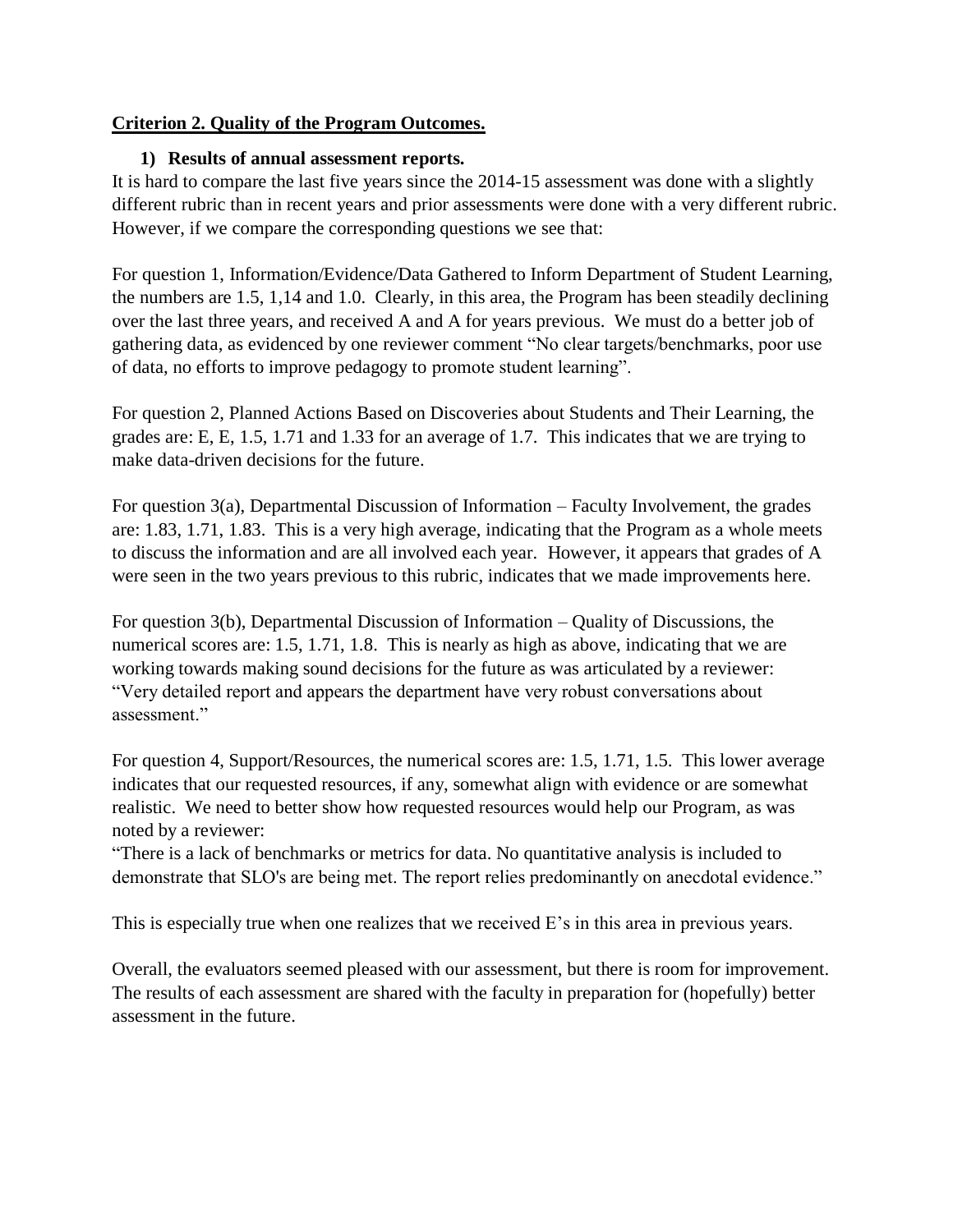#### **2) Scores of graduates on National Assessments.**

The students in Math take the Major Field Assessment Test during their senior year in the capstone course. A national percentile score is earned. Here are the percentile scores below for graduating Math majors for the last 3 years:

F14: 55, 13 S15: 3, 7, 41 F15: 2, 36, 43 S16: 12, 39, 47, 56, 85 F16: 39 S17: there were technical issues with administration of exam and so there are no scores.

Overall we can see a great deal of variability, which is not unexpected when our numbers of graduates are small. We also see that the percentile values are low, but realize that a score of 43 indicates that this student did better on the exam than 43% of the students across the nation who took this exam.

#### **3-4) Jobs secured by graduates and Admission to professional schools.**

| <b>Graduation</b><br>Year | <b>Semester</b> | <b>Degree</b>                             | <b>Post-Graduation Information</b>                                                                                                        |
|---------------------------|-----------------|-------------------------------------------|-------------------------------------------------------------------------------------------------------------------------------------------|
|                           |                 |                                           |                                                                                                                                           |
| 2007/08                   | Fall            | <b>B.A.</b> Mathematics                   | Various jobs, now working for social security office and<br>working on a business degree, living in Missouri                              |
| 2007/08                   | Spring          | B.S. Math/Csci                            |                                                                                                                                           |
| 2007/08                   | Summer          | <b>B.A.</b> Mathematics                   | Living in Highlands Ranch, stay at home mom with three<br>boys, Masters of Mathematics from University of Colorado<br>in Colorado Springs |
| 2007/08                   | Spring          | <b>B.A. Mathematics</b>                   | Working at Adams as developmental math teacher,<br>finishing Masters of Mathematics from University of<br>Houston this summer             |
| 2007/08                   | Summer          | B.S. Math/Csci                            | Programmer in Golden, Colorado; masters from University<br>of Colorado in Colorado Springs                                                |
| 2007/08                   | Summer          | B.S. Math/Csci                            | Programmer in Utah                                                                                                                        |
| 2007/08                   | Spring          | <b>B.A.</b> Mathematics                   | Stay at home grandpa, handyman, living in Maryland                                                                                        |
| 2008/09                   | Fall            | B.A. Mathematics -<br>Secondary Licensure |                                                                                                                                           |
| 2008/09                   | Spring          | B.S. Math/Csci                            |                                                                                                                                           |
| 2008/09                   | Spring          | B.S. Math/Csci                            |                                                                                                                                           |
| 2008/09                   | Spring          | <b>B.A.</b> Mathematics                   | Professional Athlete                                                                                                                      |
| 2008/09                   | Spring          | B.S. Mathematics -<br>Physics             |                                                                                                                                           |
| 2008/09                   | Spring          | <b>B.A. Mathematics</b>                   |                                                                                                                                           |
| 2009/10                   | Fall            | B.A. Mathematics -<br>Secondary Licensure | Taught at AHS, and later Sangre de Cristo School, moved<br>to Texas                                                                       |
| 2009/10                   | Fall            | <b>B.A.</b> Mathematics                   | Programmer at Los Alamos                                                                                                                  |
| 2009/10                   | Spring          | <b>B.A.</b> Mathematics                   |                                                                                                                                           |

Please see the table below: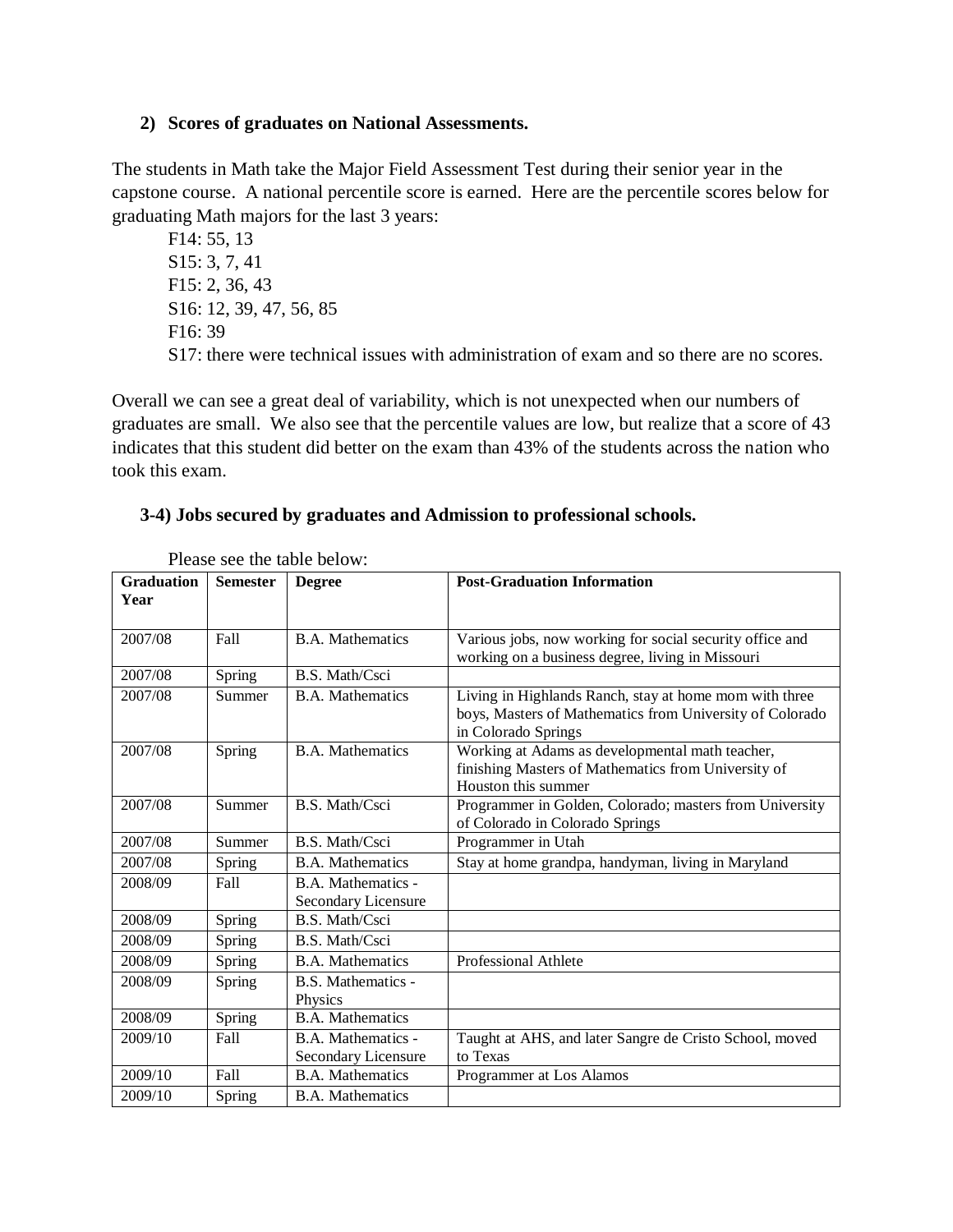| 2009/10 | Spring | <b>B.A. Mathematics</b>                        | Insurance salesman                                   |
|---------|--------|------------------------------------------------|------------------------------------------------------|
| 2010/11 | Spring | B.S. Math/Csci                                 |                                                      |
| 2010/11 | Spring | <b>B.A. Mathematics</b>                        | Teaching in Alamosa                                  |
| 2010/11 | Spring | <b>B.A. Mathematics</b>                        | Grad School U of Illinois                            |
| 2010/11 | Spring | <b>B.A. Mathematics</b>                        | <b>Computing Services- ASU</b>                       |
| 2011/12 | Fall   | <b>B.A. Mathematics</b>                        |                                                      |
| 2011/12 | Spring | B.A. Mathematics -                             | Living in La Jara, working at Centauri Middle School |
|         |        | Secondary Licensure                            |                                                      |
| 2011/12 | Fall   | <b>B.A.</b> Mathematics                        |                                                      |
| 2012/13 | Fall   | B.S. Mathematics -                             |                                                      |
|         |        | Physics                                        |                                                      |
| 2012/13 | Fall   | B.S. Mathematics -                             |                                                      |
|         |        | Physics                                        |                                                      |
| 2012/13 | Fall   | B.S. Mathematics -<br>Physics                  |                                                      |
| 2012/13 | Fall   | <b>B.A.</b> Mathematics                        |                                                      |
| 2013/14 | Spring | B.A. Mathematics -                             |                                                      |
|         |        | Secondary Licensure                            |                                                      |
| 2013/14 | Spring | B.S. Mathematics -                             |                                                      |
|         |        | <b>Computer Science</b>                        |                                                      |
| 2013/14 | Spring | B.S. Mathematics -                             |                                                      |
|         |        | Physics                                        |                                                      |
| 2013/14 | Fall   | <b>B.A. Mathematics</b>                        | Agro Engineering                                     |
| 2013/14 | Fall   | <b>B.A. Mathematics</b>                        |                                                      |
| 2013/14 | Spring | <b>B.A. Mathematics</b>                        | Grad School- U of Utah (Philosophy)                  |
| 2014/15 | Fall   | B.S. Mathematics -                             | Teaching at AHS                                      |
|         |        | Physics                                        |                                                      |
| 2014/15 | Fall   | B.S. Mathematics -                             |                                                      |
|         |        | Physics                                        |                                                      |
| 2014/15 | Fall   | B.A. Mathematics -                             | Taught at Sangre de Cristo                           |
| 2014/15 | Fall   | Secondary Licensure<br><b>B.A. Mathematics</b> | Teaching at Sargent HS or Center                     |
|         |        | (with licensure)                               |                                                      |
| 2014/15 | Spring | B.A. Mathematics -                             | Teaching at Sangre de Cristo                         |
|         |        | Secondary Licensure                            |                                                      |
| 2014/15 | Spring | <b>B.S.</b> Applied                            |                                                      |
|         |        | <b>Mathematics</b>                             |                                                      |
| 2015/15 | Spring | B.S. Applied                                   |                                                      |
|         |        | Mathematics                                    |                                                      |
| 2015/16 | Fall   | <b>B.S. Mathematics-</b>                       | National Security Agency                             |
|         |        | <b>Computer Science</b>                        |                                                      |
| 2015/16 | Fall   | <b>B.S. Mathematical</b>                       |                                                      |
| 2015/16 | Summer | Sciences - Physics<br>B.S. Mathematics -       |                                                      |
|         |        | <b>Computer Science</b>                        |                                                      |
| 2015/16 | Spring | B.S. Mathematics -                             |                                                      |
|         |        | <b>Computer Science</b>                        |                                                      |
| 2015/16 | Spring | B.S. Mathematics -                             | Walmart. Looking into military                       |
|         |        | Physics                                        |                                                      |
| 2015/16 | Spring | B.S. Mathematics -                             |                                                      |
|         |        | Physics                                        |                                                      |
| 2015/16 | Spring | B.S. Mathematics -                             |                                                      |
|         |        | <b>Computer Science</b>                        |                                                      |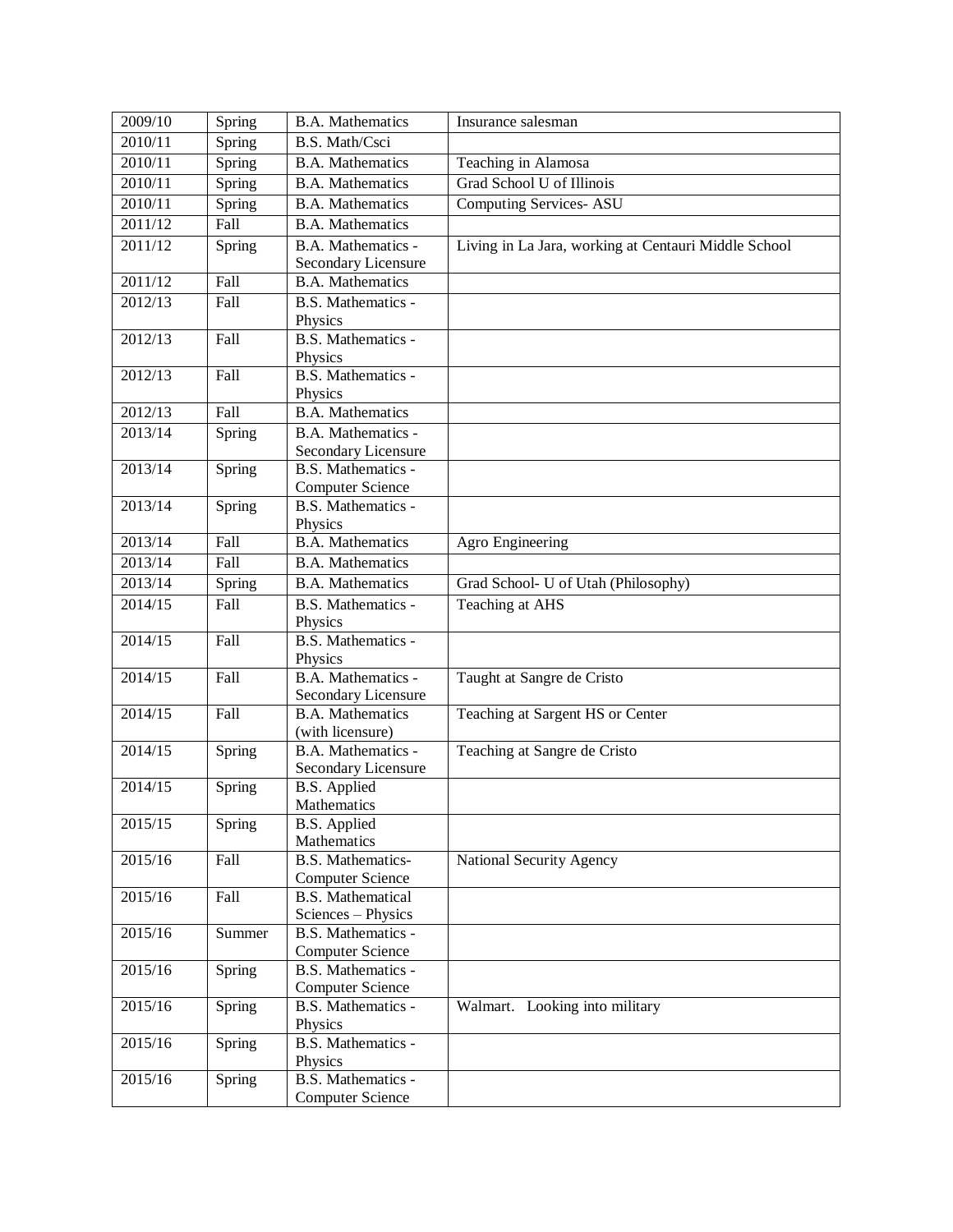| 2016/17 | Fall   | B.S. Computer       |                                                         |
|---------|--------|---------------------|---------------------------------------------------------|
|         |        | Science             |                                                         |
| 2016/17 | Fall   | B.A. Mathematics-   | Teaching in Kiowa, CO                                   |
|         |        | Secondary Education |                                                         |
| 2016/17 | Spring | B.S.IT              |                                                         |
| 2016/17 | Spring | B.A. Math           | Teaching at TSJC/looking into grad school               |
| 2016/17 | Spring | B.S.IT              | Working in Denver for the Organization he Interned with |
|         |        |                     | during school.                                          |
| 2016/17 | Spring | B.S. Computer       |                                                         |
|         |        | Science             |                                                         |
| 2016/17 | Spring | B.A. Mathematics -  | Teaching in Sanford                                     |
|         |        | Secondary Licensure |                                                         |

This table indicates what we know about our graduates, which is incomplete. In fact, of the 55 here, there are 26 that are unaccounted for. Students names are added to the list when they turn in graduation applications and the two IT majors listed above have yet to earn their degrees. We do not know the rates of admission to graduate or professional schools, but we can see above that some are accepted. In fact, it appears that there were 5 that we know of who were accepted and attended graduate school. Most have jobs in their field whether or not they went to on to other programs.

## **Criteria 3. Demand for the Program.**

**1. Internal Demand: Induced Course Load Matrix.** In Math we have seen some variability in the number of SCH generated by the Program. In 12/13 it was 7645, in 13/14 it was 11208, in 14/15 it was 11999, in 15/16 it was 7149 and in 16/17 it was 5343. (In these numbers, numbers for IT were added in with math.)

**Service to other areas.** In Math we serve Math majors, but we also serve all STEM majors. All STEM students take at least College Algebra (103 this fall/ 76 this spring) and Trigonometry (35 fall/56 spring). Many take Calculus I (29 this fall) and II (15 this spring) and some take Calculus III (5 this fall).

Many STEM students also require Physics. For these students we offer College Physics I (40 this fall) and II (22 this spring), and General Physics I and II ( $\sim$ 5).

**Service to General Education.** Every student at Adams State University must take at least one Math class for General Education. For this purpose, Math offers courses that are solely General Education offerings: Finite Math (128 this fall, 82 this spring), Introduction to Statistics (new this year), and Liberal Arts Math (~40 each semester), and also offers courses that count both for General Education and for majors: College Algebra, Trigonometry, and Calculus I and II.

All students must also take 7 credits of Science. Physics offers Light, Introduction to Astronomy (offered on-line), Astronomy I and II (~40) , College Physics (~35), and General Physics I and II  $(-5)$ .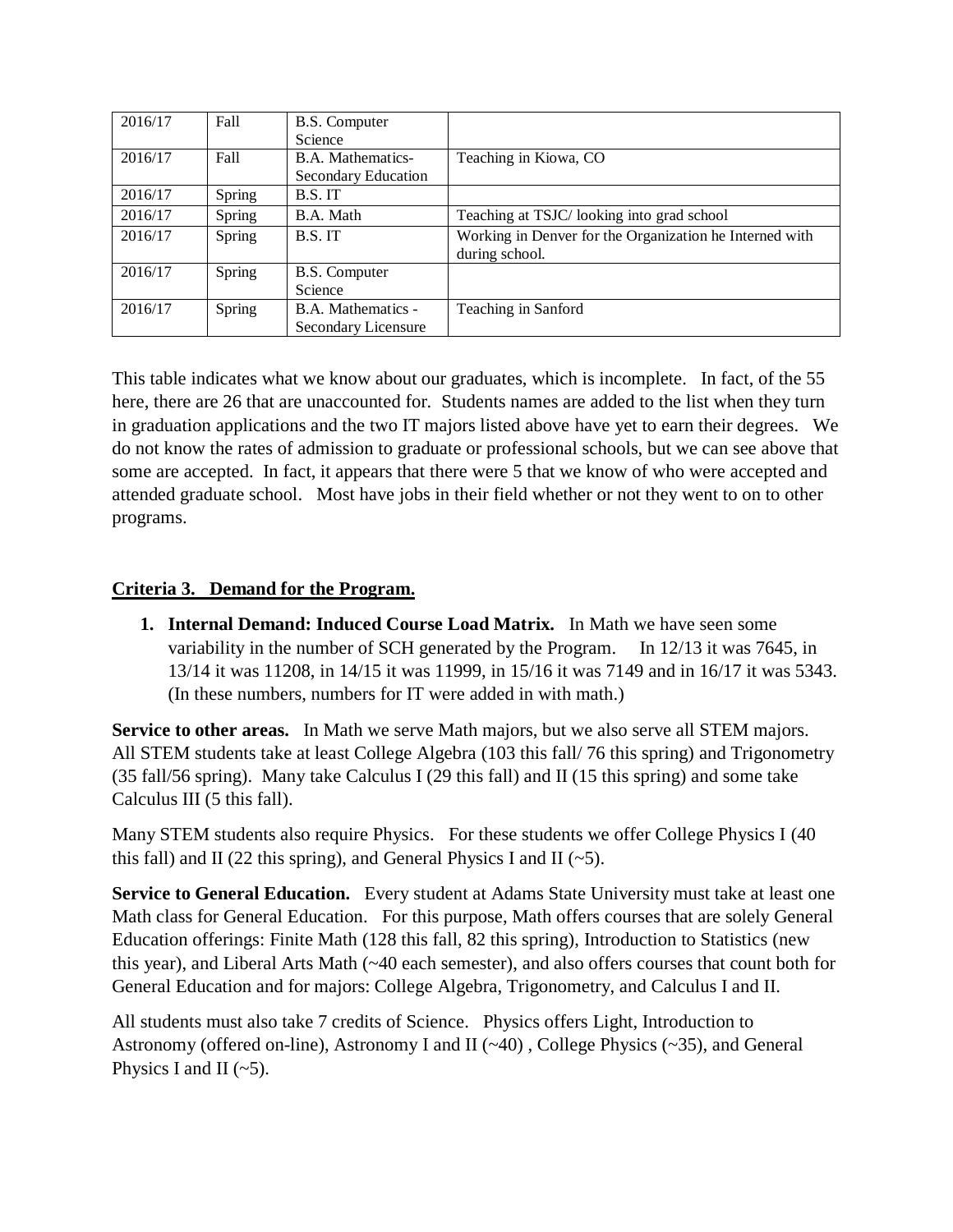## **1. Employment Opportunities. National and State Statistics.**

According to the Bureau of Labor Statistics, Statistics, Software Developers and Mathematicians will be among the 10 fastest growing occupations between 2016 and 2026.

Statisticians: up 30.5% Software Developers: up 33.4% Mathematicians: up 29.4% This indicates that Math/CCSI is an area that is growing nationally.

In fact:

| Job                        | 2016 positions | 2026 projection for positions |
|----------------------------|----------------|-------------------------------|
| Computer Information       | 367,600        | Up 44,200                     |
| Systems                    |                |                               |
| <b>Software Developers</b> | 256,200        | Up 302,500                    |

And State and National Trends for Employment of Physics (Bachelor's degree only):

|              | 2016       | 2026 Projected | % Employment | 2016 Median |
|--------------|------------|----------------|--------------|-------------|
|              | Employment | Employment     | Change       | Income      |
| National*    | 23,500     | 25,100         | $+2.0\%$     | \$96,070    |
| $Colorado**$ | .025       | 1.213          | $+1.70%$     |             |

\*<https://data.bls.gov/projections/occupationProj>

\*[\\*https://www.colmigateway.com/vosnet/analyzer/results.aspx?session=occproj&pu=1&plang=E](https://www.colmigateway.com/vosnet/analyzer/results.aspx?session=occproj&pu=1&plang=E)

This indicates that the job outlook for physicists is good, as well.

### **2. 10-year trend of ASU graduates.**

See the table below:

|                                       | 07/08 | 08/09 | 09/10 | 10/11 | 11/12 | 12/13 | 13/14 | 14/15 | 15/16 | 16/17 |
|---------------------------------------|-------|-------|-------|-------|-------|-------|-------|-------|-------|-------|
| <b>BA Mathematical Sciences</b>       |       |       | 3     | ◠     |       |       |       |       |       |       |
| <b>BS Math Sciences: Comp Science</b> | 4     | 3     |       |       |       |       |       |       |       |       |
| Mathematics: Sec Ed (BA)              |       |       |       |       |       |       | ി     |       |       |       |
| <b>BS Math Sciences: Physics</b>      |       |       |       |       |       |       |       |       | 3     |       |
| <b>Applied Mathematics (BS)</b>       |       |       |       |       |       |       |       |       |       |       |
| Mathematics (BA)                      |       |       |       |       |       |       |       |       |       |       |
| Total                                 |       | h     |       |       |       |       | 8     | 6     |       |       |

There is not a clear pattern here for graduates. It is not clear what average could be used. Perhaps it is best to generalize that we have 4-7 graduates per year, excluding the low of 3 and the high of 8. The highest number of graduates goes to B.A. Mathematics with a total of 18 over 10 years, followed by B.S. Mathematical Sciences: Computer Science with 14, followed by a tie between B.A. Mathematics: Secondary Education and B.S. Math Sciences: Physics with 9, and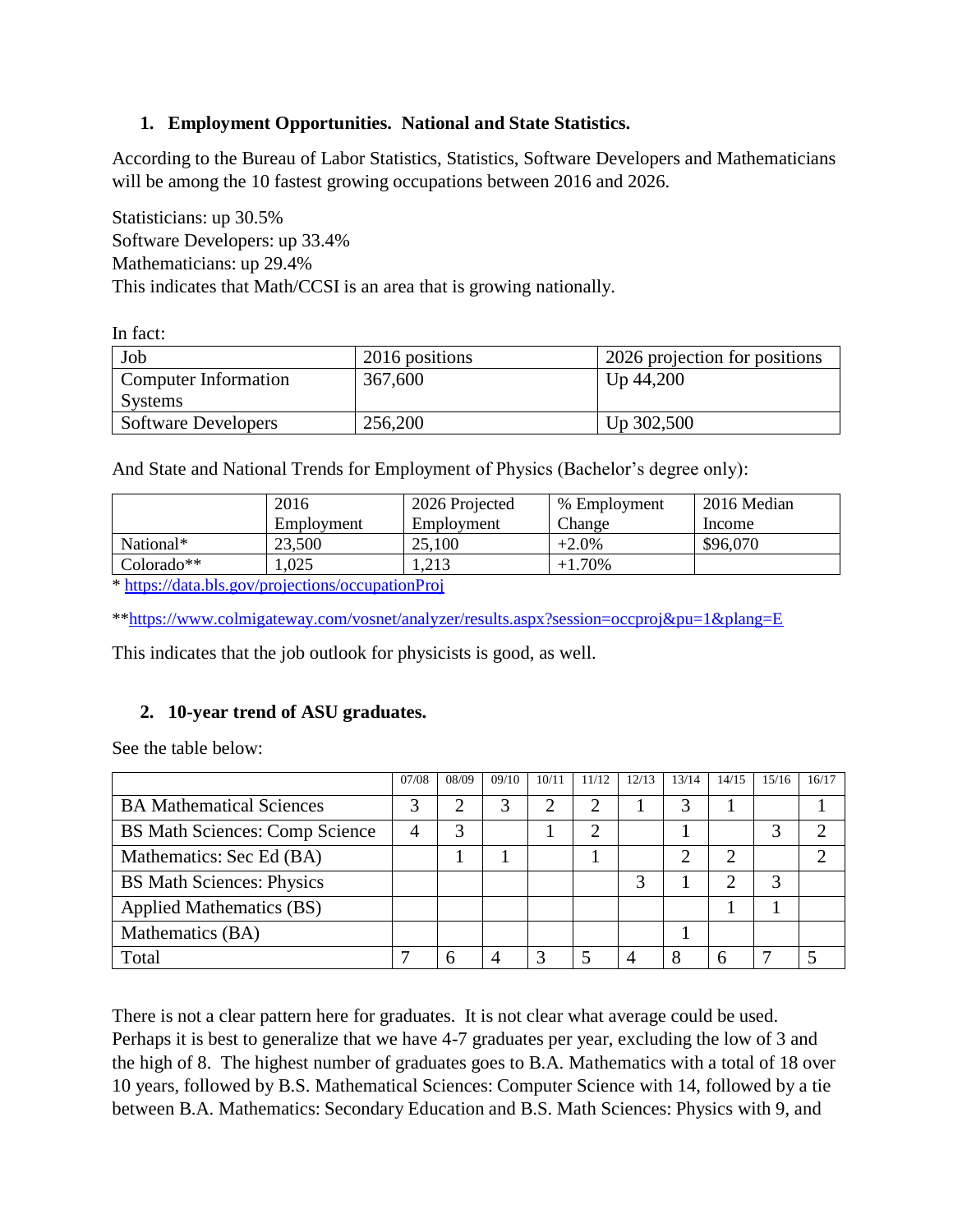in last place is B.S. Applied Mathematics with 2 and B.A. Mathematics with 1. Our Mathematics: IT degree is only three years old, and so has no graduates listed yet.

## **3. National, State and Local Enrollment Trends.**

This information comes to us from the CDHE for state trends:

|                         | 2011     | 2012     | 2013     | 2014     | 2015             | 2016     | 2017           |
|-------------------------|----------|----------|----------|----------|------------------|----------|----------------|
| <b>Mathematics</b>      | 232      | 285      | 279      | 320      | 324              | 278      | 305            |
| Mathematics &           | 50       | 50       | 47       | 39       | 32               | $\Omega$ | $\overline{0}$ |
| <b>Computer Science</b> |          |          |          |          |                  |          |                |
| Computer                | $\theta$ | 15       | 18       | 12       | 24               | 29       | 40             |
| Engineering             |          |          |          |          |                  |          |                |
| Computer                | 108      | 92       | 87       | 100      | 108              | 128      | 109            |
| Information             |          |          |          |          |                  |          |                |
| <b>Systems</b>          |          |          |          |          |                  |          |                |
| <b>Computer Science</b> | 176      | 176      | 197      | 298      | 341              | 404      | 505            |
| <b>Computer Science</b> |          | $\Omega$ | $\Omega$ |          | $\Omega$         | $\Omega$ | $\theta$       |
| & Security              |          |          |          |          |                  |          |                |
| <b>Computer Science</b> | 13       | 11       | $\Omega$ | $\Omega$ | $\boldsymbol{0}$ |          |                |
| Information             |          |          |          |          |                  |          |                |
| <b>Systems</b>          |          |          |          |          |                  |          |                |
| Information             |          | 22       | 94       | 162      | 224              | 294      | 254            |
| Technology              |          |          |          |          |                  |          |                |
| Management              |          |          |          |          |                  |          |                |
| Physics                 | 83       | 99       | 98       | 100      | 120              | 110      | 110            |

The 0 reported for Mathematics and Computer Science indicates that fewer than 10 graduates were reported for that year to the CDHE. We see Computer Science and Information Systems listed in other ways on the table. Our Information Systems major is growing, just as it is nationally. Our major is only three years old and while we don't have any graduates who have received their Bachelor's degree yet, we have 7 majors in the pipeline

This information is from the National Center for Education Statistics for national trends for Math and Physics:

|                                                     | 2010-2011 | 2011-2012 | 2012-2013 | 2013-2014 | 2014-2015 |
|-----------------------------------------------------|-----------|-----------|-----------|-----------|-----------|
| Mathematics<br>and statistics                       | 17,182    | 18,841    | 20,449    | 20,987    | 21,853    |
| Physical<br>sciences and<br>science<br>technologies | 24,705    | 26,664    | 28,053    | 29,307    | 30,038    |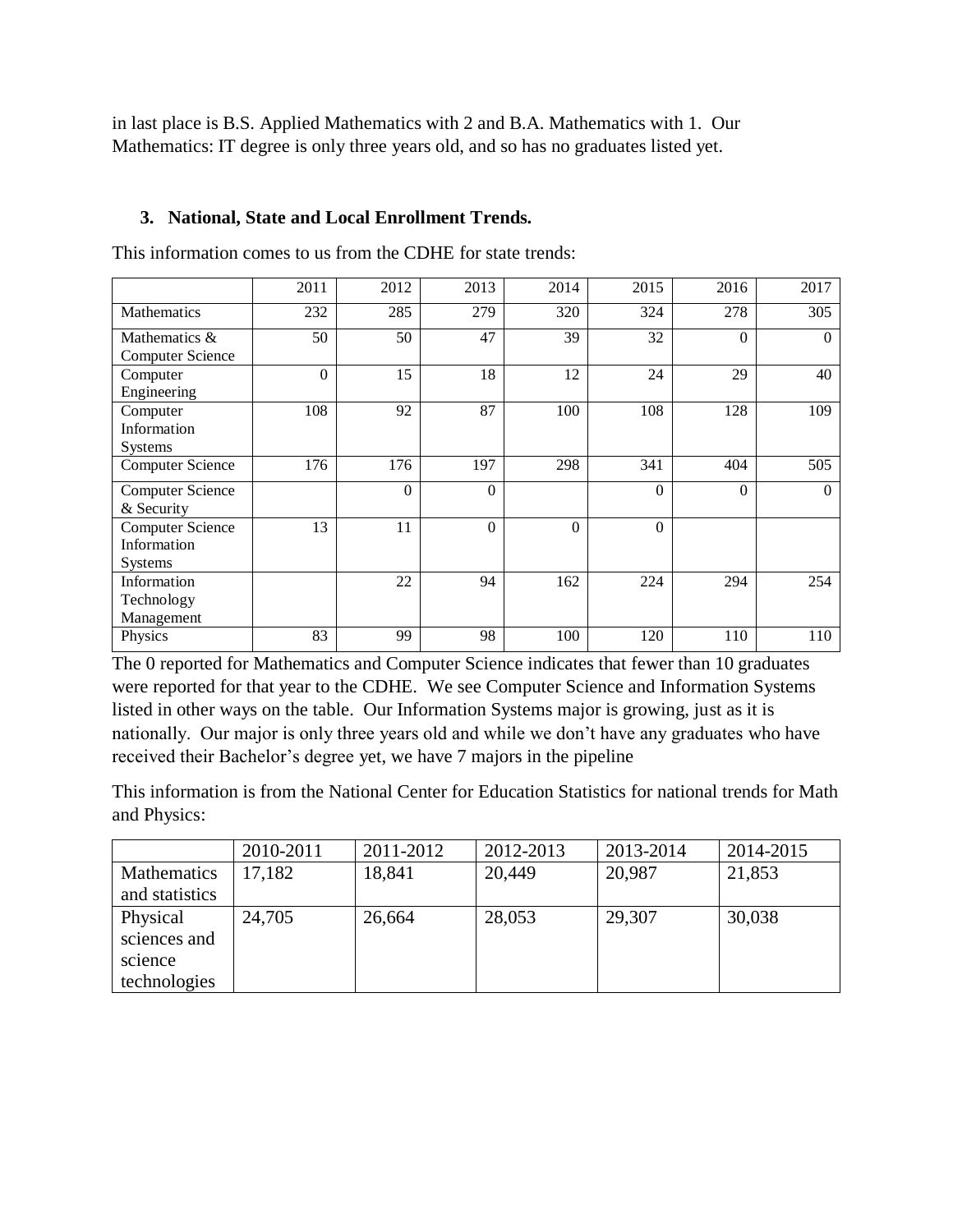#### **Criterion 4. Size. Scope and Productivity of the Program.**

1. **Number of Degrees awarded.** The number of total degrees awarded in the Math Program are shown in the table below.

| $\mathbf{v}$<br><b>Years</b> | 10112<br>141 I J | $\bigcap$ $\bigcup$<br>l 4<br>1 <i>01</i> 1 | - 11 | $-11$<br>13/10 | $16/1$ <sup>-</sup> |
|------------------------------|------------------|---------------------------------------------|------|----------------|---------------------|
| # of Degrees                 | $\sqrt{2}$       | u                                           | ш    |                |                     |

**2. The Number of Degrees Awarded/ Full-time Faculty Member.** In the table below, I have divided the number of degrees awarded by the number of full time faculty members teaching within the major. I have not included our Developmental Education faculty members, as they do not teach majors courses. The 0.5 in the calculation is when the Department chair was in the Math Program, the 0.75 designation is when the Program Coordinator was in the Math Program.

| Years              | $\sqrt{112}$<br>ب ہے ۔ |                       | 14/15 | 5/16     | 16/17 |
|--------------------|------------------------|-----------------------|-------|----------|-------|
| <b>Calculation</b> | 4/6.5                  | 8/6.5                 | 6/7   | ر. ، ، ا | - 7   |
| <b>Quotient</b>    | 0.62                   | $\blacksquare$<br>⊥∙∠ | 0.80  | 0.93     | 0.65  |

**3. Total SCH Generated by the Program.** See the table below. I have split out the SCH by discipline and then given a total for the Program.

| Years          | 12/13 | 13/14 | 14/15 | 15/16 | 16/17 |
|----------------|-------|-------|-------|-------|-------|
| <b>Math</b>    | 7645  | 11208 | 11936 | 7081  | 5237  |
| <b>CSCI</b>    | 332   | 424   | 469   | 543   | 397   |
| <b>Physics</b> | 949   | 988   | 788   | 692   | 663   |
| IT             |       |       | 63    | 68    | 106   |
| <b>Total</b>   | 8596  | 12620 | 13256 | 8384  | 6403  |

**4. SCH Generated by the Program per Full-time Faculty member.** See the table below. Here I have added in full-time developmental education professors since their load is made of courses with MATH prefix.

| <b>Years</b>       | 12/13    | 13/14     | 14/15       | 15/16    | 16/17     |
|--------------------|----------|-----------|-------------|----------|-----------|
| <b>Calculation</b> | 8596/6.5 | 12620/6.5 | 13256/8.5   | 8384/9.5 | 6403/9.75 |
| Quotient           | 1323     | 1942      | <b>1560</b> | 883      | 657       |

**5. Service to Campus.** See the table below. "Professor" designations are randomly assigned to folks in the Program, but are consistent throughout the table. This table was generated with help from present faculty. Non-participation of faculty in committee work may actually be due to the fact that they were no longer present to help with the table.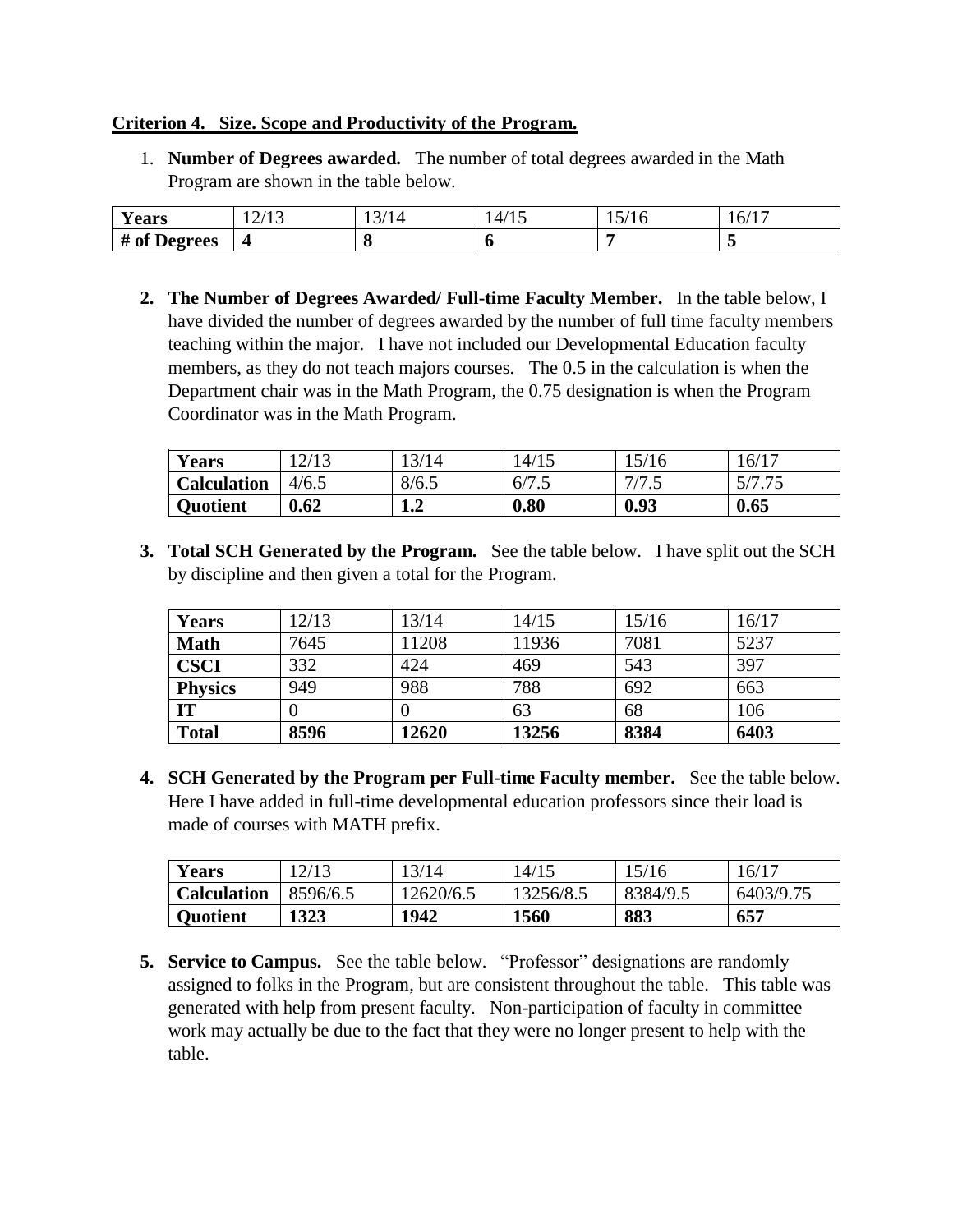| Committee            | 2012/13          | 2013/14         | 2014/15         | 2015/16         | 2016/17         | 2017/18         |
|----------------------|------------------|-----------------|-----------------|-----------------|-----------------|-----------------|
| Academic             |                  |                 |                 | Professor 1     |                 | Professor 2     |
| <b>Master Plan</b>   |                  |                 |                 |                 |                 |                 |
| Academic             |                  |                 |                 |                 |                 | Professor 3     |
| Program              |                  |                 |                 |                 |                 |                 |
| Criteria             |                  |                 |                 |                 |                 |                 |
| Group                |                  |                 |                 |                 |                 |                 |
| Accreditation        |                  |                 | Professor 1     |                 |                 | Professor 1     |
| Engagement           |                  |                 |                 |                 |                 |                 |
| Admissions           | Professor 4      |                 |                 |                 |                 |                 |
| and Transfer         |                  |                 |                 |                 |                 |                 |
|                      |                  |                 |                 |                 |                 |                 |
| Advisory<br>Board    |                  |                 |                 |                 |                 |                 |
|                      |                  |                 |                 |                 |                 |                 |
| (Statewide)          |                  |                 |                 |                 |                 |                 |
| Athletic             |                  |                 |                 | Professor 4     | Professor 4     |                 |
| Solutions            |                  |                 |                 |                 |                 |                 |
| Group                |                  |                 |                 |                 |                 |                 |
| <b>CIELO</b>         | Professor 4      | Professor 4     | Professor 4     | Professor 4     | Professor 4     | Professor 4     |
| Colorado             |                  |                 | Professor 5     | Professor 5     | Professor 5     | Professor 5     |
| Mathematics          |                  |                 |                 |                 |                 |                 |
| Pathways             |                  |                 |                 |                 |                 |                 |
| Taskforce            |                  |                 |                 |                 |                 |                 |
| Curriculum           |                  | Professor 3     | Professor 3     | Professor 5     | Professor 2     | Professor 2     |
| Innovation           |                  |                 |                 | Professor 3     | Professor 5     | Professor 5     |
| Team                 |                  |                 |                 |                 | Professor 3     | Professor 3     |
| Curriculum           | Professor 1      | Professor 1,    | Professor 3     | Professor 3,    | Professor 3,    |                 |
| Review               |                  | Chair           |                 | Co-Chair        | Co-Chair        |                 |
| Faculty to           |                  | Professor 6     |                 | Professor 6     |                 |                 |
| <b>Faculty State</b> |                  |                 |                 |                 |                 |                 |
| Conference           |                  |                 |                 |                 |                 |                 |
| Faculty              | Professor 1      | Professor 1     | Professor 1     | Professor 1     | Professor 1     | Professor 1     |
| Senate               |                  |                 |                 |                 |                 |                 |
| <b>FTAC</b>          | Professor 3,     | Professor 3,    | Professor 3,    | Professor 6     | Professor 6     | Professor 6     |
|                      | <b>Chair</b>     | <b>Chair</b>    | Chair           |                 |                 |                 |
| Five-Year            |                  |                 |                 |                 |                 | Professor 1     |
| Program              |                  |                 |                 |                 |                 |                 |
| Review               |                  |                 |                 |                 |                 |                 |
| General              |                  |                 |                 |                 | Professor 5     | Professor 5     |
| Education            |                  |                 |                 |                 |                 |                 |
| Coordinating         |                  |                 |                 |                 |                 |                 |
| Graduation           | Professor 7      | Professor 7     | Professor 7     | Professor 7     | Professor 7     | Professor 7     |
|                      | <b>Faculty</b>   | <b>Faculty</b>  | <b>Faculty</b>  | <b>Faculty</b>  | <b>Faculty</b>  | <b>Faculty</b>  |
|                      |                  | <b>Marshall</b> |                 |                 |                 | <b>Marshall</b> |
|                      | <b>Marshall</b>  |                 | <b>Marshall</b> | <b>Marshall</b> | <b>Marshall</b> |                 |
| Handbook             | Professor 3      |                 |                 | Professor 3     |                 |                 |
| Mathematics          | Professor 5,     |                 |                 |                 |                 |                 |
| Association of       | Professor 6      |                 |                 |                 |                 |                 |
| America              | <b>Co-Chairs</b> |                 |                 |                 |                 |                 |
| Regional             |                  |                 |                 |                 |                 |                 |
| Meeting at           |                  |                 |                 |                 |                 |                 |
| <b>ASU</b>           |                  |                 |                 |                 |                 |                 |
| New Program          |                  |                 |                 |                 | Professor 1     |                 |
| Approval             |                  |                 |                 |                 |                 |                 |
| Process              |                  |                 |                 |                 |                 |                 |
| <b>HLC</b>           |                  |                 | Professor 4,    | Professor 4,    | Professor 4,    | Professor 4,    |
| Criterion            |                  |                 | Chair (one)     | Chair (one)     | Chair (one)     | Chair (one)     |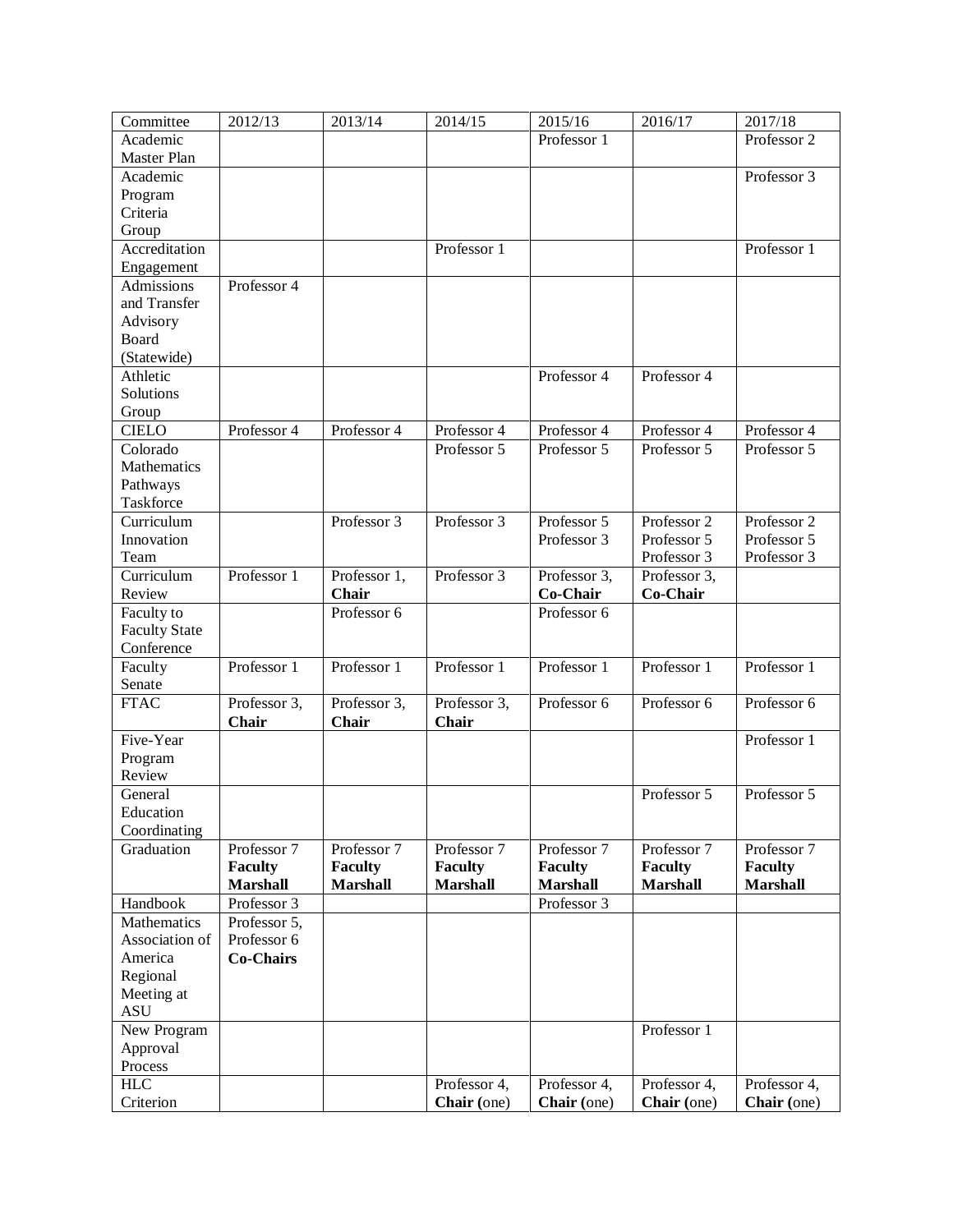|                                                 |                                                     |                                                     |                                                                          | Professor 1,<br>Co-chair.<br>(four)                                                                                         | Professor 1,<br>Co-chair.<br>(four)                                  | Professor 1,<br>Co-chair.<br>(four)                                                           |
|-------------------------------------------------|-----------------------------------------------------|-----------------------------------------------------|--------------------------------------------------------------------------|-----------------------------------------------------------------------------------------------------------------------------|----------------------------------------------------------------------|-----------------------------------------------------------------------------------------------|
| <b>HLC</b> Steering                             |                                                     |                                                     | Professor 4                                                              | Professor 4<br>Professor 1                                                                                                  | Professor 4<br>Professor 1                                           | Professor 4<br>Professor 1                                                                    |
| Makerspace                                      |                                                     | Professor 7,<br>Co-Founder,<br>Chair                | Professor 7,<br>Chair                                                    | Professor 7,<br><b>Chair</b>                                                                                                | Professor 7,<br>Chair                                                | Professor 7,<br>Chair                                                                         |
| <b>Masters</b><br><b>Thesis</b>                 |                                                     |                                                     |                                                                          |                                                                                                                             | Professor 8<br>(HPPE)                                                | Professor 8<br>(HPPE)                                                                         |
| Institutional<br>Appeals                        |                                                     |                                                     |                                                                          | Professor 1                                                                                                                 |                                                                      |                                                                                               |
| Peer<br>Recognition                             |                                                     |                                                     | Professor 7                                                              | Professor 1                                                                                                                 |                                                                      |                                                                                               |
| Porter<br><b>Scholars</b>                       | Professor 4,<br>co-Chair<br>Professor 1             | Professor 5<br>Professor 4,<br>co-Chair             | Professor 5<br>Professor 4,<br>co-Chair                                  | Professor 5<br>co-Chair                                                                                                     | Professor 8<br>Professor 5<br>co-Chair                               | Professor 8<br>Professor 5                                                                    |
| Pre-<br>baccalaureate                           |                                                     |                                                     |                                                                          |                                                                                                                             | Professor 2                                                          |                                                                                               |
| President's<br>Cabinet                          | Professor 4                                         | Professor 4                                         |                                                                          | Professor 4                                                                                                                 | Professor 4                                                          | Professor 4                                                                                   |
| Promotion<br>and Tenure                         |                                                     | Professor 8                                         | Professor 1                                                              |                                                                                                                             |                                                                      |                                                                                               |
| Promotion to<br>Professor                       | Professor 6,<br>Chair                               | Professor 5                                         | Professor 5                                                              | Professor 8,<br>Chair                                                                                                       | Professor 8                                                          |                                                                                               |
| Retention<br>(outside dept.)                    | Professor 4,<br>Chair<br>(Nursing)                  | Professor 5<br>(nursing)                            | Professor 5<br>(nursing,<br>music)                                       | Professor 5<br>(nursing,<br>music)                                                                                          | Professor 5<br>(music)                                               |                                                                                               |
| Retention,<br>Tenure and<br>Promotion<br>Update |                                                     |                                                     | Professor 8                                                              |                                                                                                                             |                                                                      |                                                                                               |
| Search<br>(Outside<br>dept.)                    |                                                     |                                                     | Professor 1<br>(Asst<br>Athletic<br>Director for<br>Academic<br>Affairs) | Professor 4,<br>Chair.<br>(Business<br>chair)<br>Professor 1<br>(Senior IR)<br>Analyst)<br>Professor 1<br>(Data<br>Analyst) | Professor 8<br>(STEM<br>Coordinator)<br>Professor 2<br>(Admin asst.) | Professor 4,<br>Chair.<br>(Psychology<br>chair)<br>Professor 1<br>(Director of<br>Assessment) |
| Space<br>Consortium                             | Professor 7,<br><b>Affiliate</b><br><b>Director</b> | Professor 7,<br><b>Affiliate</b><br><b>Director</b> | Professor 7,<br><b>Affiliate</b><br><b>Director</b>                      | Professor 7,<br><b>Affiliate</b><br><b>Director</b>                                                                         | Professor 7,<br><b>Affiliate</b><br><b>Director</b>                  | Professor 7,<br><b>Affiliate</b><br><b>Director</b>                                           |
| Strategic<br>Planning                           |                                                     |                                                     |                                                                          | Professor 4,<br><b>Chair</b><br>Professor 6                                                                                 | Professor 4,<br>Chair                                                | Professor 4,<br>Chair                                                                         |
| Student<br>Learning<br>Assessment               |                                                     |                                                     |                                                                          | Professor 1,<br><b>Chair</b>                                                                                                | Professor 1,<br>Chair                                                | Professor 1,<br><b>Chair</b>                                                                  |
| Student<br>Scholar days                         |                                                     |                                                     |                                                                          | Professor 2                                                                                                                 | Professor 2                                                          | Professor 2                                                                                   |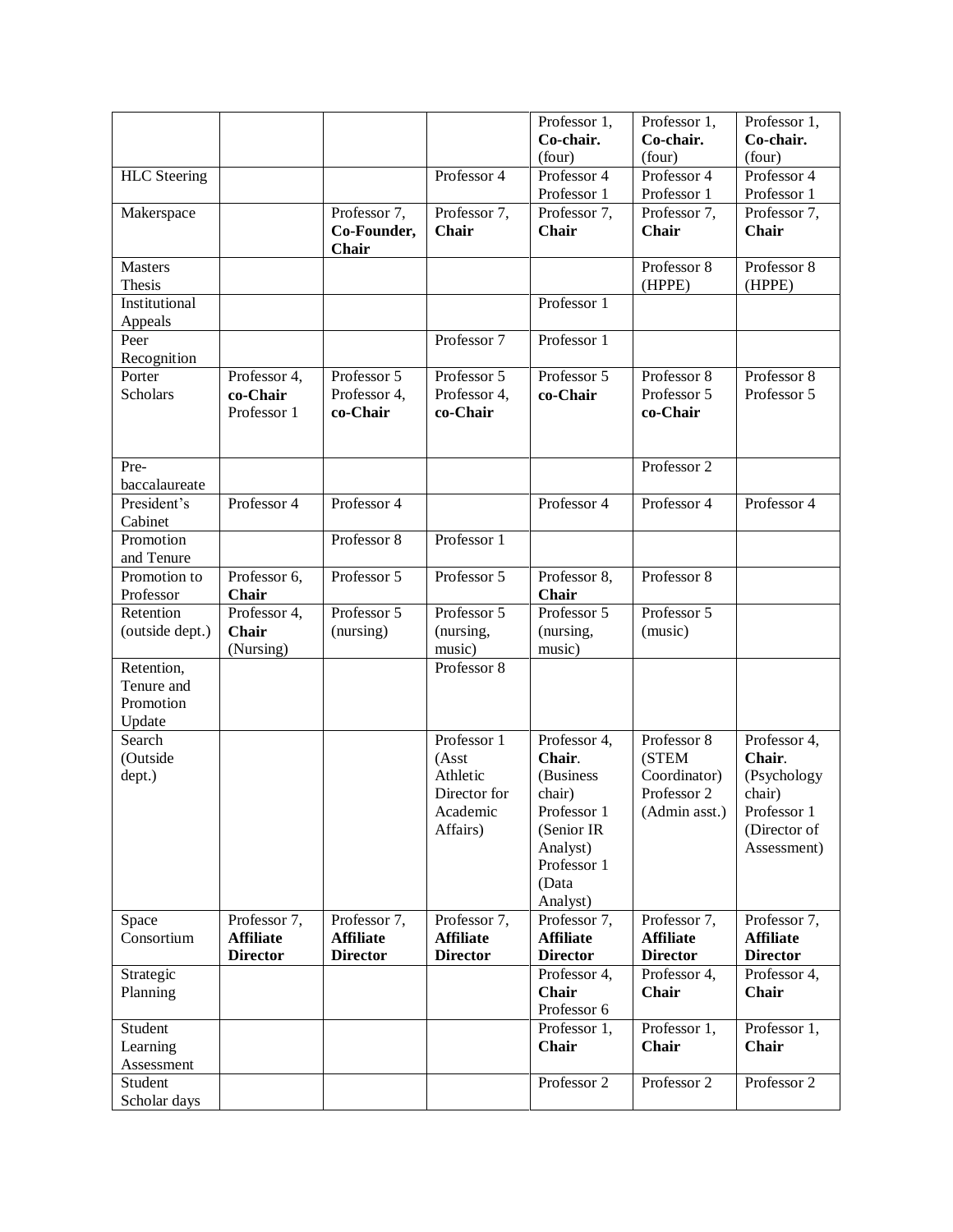| Title V        |     |     |     | Professor 4 | Professor 4 | Professor 4 |
|----------------|-----|-----|-----|-------------|-------------|-------------|
| steering       |     |     |     |             |             |             |
| Fraction of    | 6/7 | 7/7 | 5/8 | 8/8         | 8/8         | 8/8         |
| tenured and    |     |     |     |             |             |             |
| tenure/track   |     |     |     |             |             |             |
| faculty        |     |     |     |             |             |             |
| engaged in     |     |     |     |             |             |             |
| committee      |     |     |     |             |             |             |
| work           |     |     |     |             |             |             |
| Fraction who   | 5/6 | 4/7 | 4/5 | 6/8         | 6/8         | 3/8         |
| chaired one or |     |     |     |             |             |             |
| more           |     |     |     |             |             |             |
| committees     |     |     |     |             |             |             |

Others:

Instructors: Pre-baccalaureate (2016/17) , Writing Across the curriculum (2015/16) Adjunct: Math task force for developmental math overhaul (2013-15.)

**6. Service to Community and Community Engagement.** The list below was generated with the help of faculty. There were some who did not respond, but who are engaged in like-activities. The "Professor" designation was random and does not represent the designations shown in the table above.

|             | 2012/13      | 2013/14            | 2014/15      | 2015/16         | 2016/17      | 2017/18      |
|-------------|--------------|--------------------|--------------|-----------------|--------------|--------------|
| Professor 1 |              |                    |              | Science Fair    | Science Fair | <b>STEM</b>  |
|             |              |                    |              | Team Leader     | Team Leader  | Saturday     |
|             |              |                    |              | <b>STEM</b>     | <b>STEM</b>  | <b>STEM</b>  |
|             |              |                    |              | Saturday        | Saturday     | Saturday     |
|             |              |                    |              | (X2)            |              | Financial    |
|             |              |                    |              | Summer          |              | Literacy     |
|             |              |                    |              | <b>STEM</b>     |              | Class at La  |
|             |              |                    |              | Academy         |              | Puente       |
|             |              |                    |              | <b>MEP STEM</b> |              | Volunteer at |
|             |              |                    |              | Academy         |              | Public       |
|             |              |                    |              |                 |              | Library      |
| Professor 2 | Science Fair | Science Fair       | Science Fair | Science Fair    | Science Fair | Science Fair |
|             | Team Leader  | <b>Team Leader</b> | Team Leader  | Team Leader     | Team Leader  | Team Leader  |
|             | Twice        |                    | Twice        | Twice           | Twice        | Twice        |
|             | Weekly       |                    | Weekly       | Weekly          | Weekly       | Weekly       |
|             | Planetarium  |                    | Planetarium  | Planetarium     | Planetarium  | Planetarium  |
|             | <b>Shows</b> |                    | <b>Shows</b> | <b>Shows</b>    | <b>Shows</b> | <b>Shows</b> |
|             |              |                    |              |                 |              |              |
|             |              |                    |              |                 |              |              |
|             |              |                    |              |                 |              |              |
| Professor 3 | Science Fair | Science Fair       | Science Fair | Science Fair    | Science Fair | Science Fair |
|             | Judge        | Judge              | Judge        | Judge           | Judge        | Judge        |
| Professor 4 |              |                    |              |                 |              | Science Fair |
|             |              |                    |              |                 |              | Board        |
| Professor 5 |              |                    |              |                 | <b>STEM</b>  |              |
|             |              |                    |              |                 | Saturday     |              |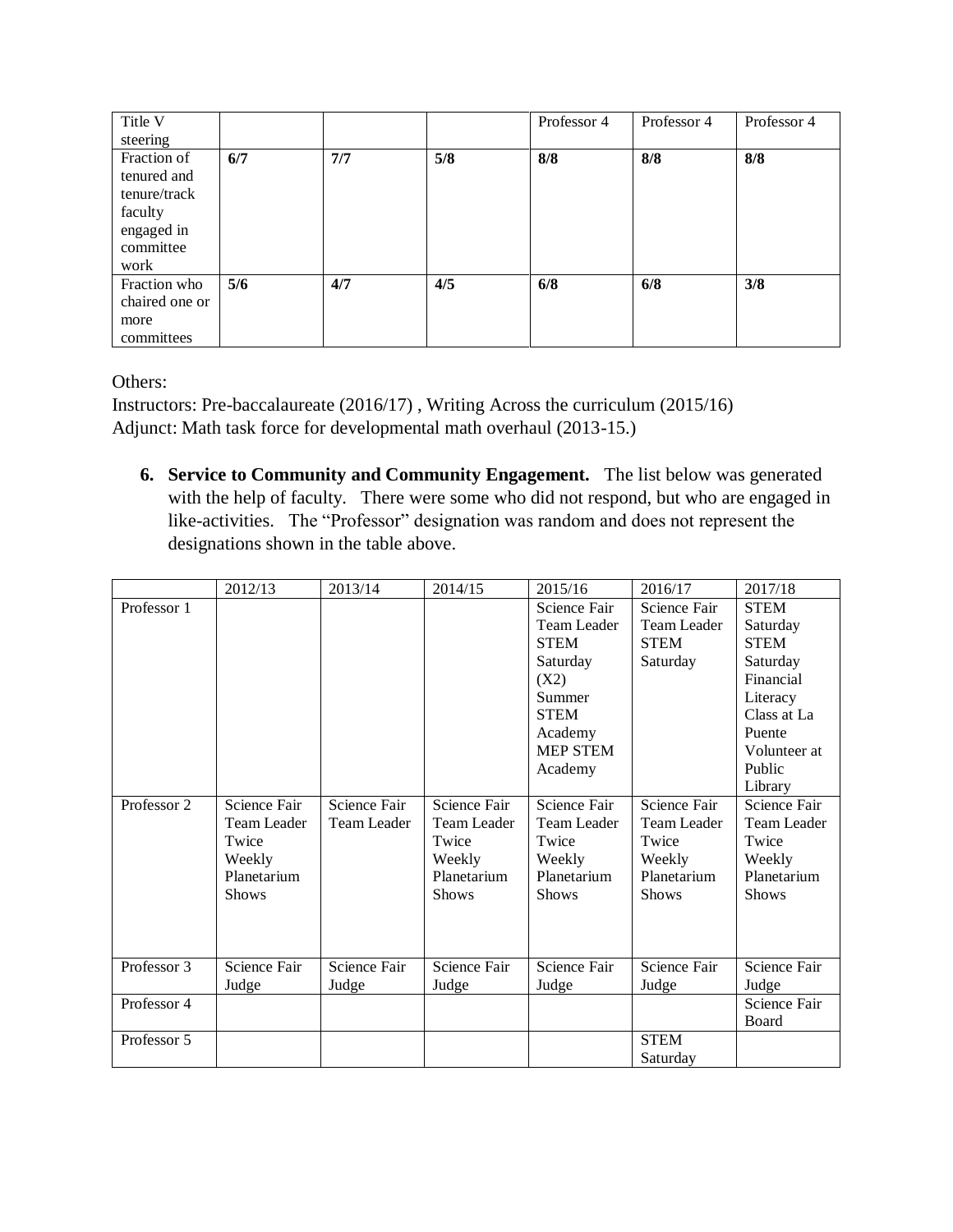| Adjunct     | Judge                                   | Judge                                   | Judge                                   | Judge               | Judge               | Judge        |
|-------------|-----------------------------------------|-----------------------------------------|-----------------------------------------|---------------------|---------------------|--------------|
|             | Coordinator,                            | Coordinator,                            | Coordinator,                            | Coordinator,        | Coordinator,        | Coordinator, |
|             | Science Fair                            | Science Fair                            | Science Fair                            | Science Fair        | Science Fair        | Science Fair |
|             | Alamosa                                 | Alamosa                                 | Alamosa                                 | Alamosa             | Alamosa             | Alamosa      |
|             | Farmers                                 | Farmers                                 | Farmers                                 | Farmers             | Farmers             | Farmers      |
|             | Market Board                            | Market Board                            | Market Board                            | Market Board        | Market Board        | Market Board |
| Professor 6 | Work Shop                               | <b>President</b> of                     | <b>President</b> of                     | <b>President</b> of | <b>President of</b> |              |
|             | for GT                                  | Monte Vista                             | Monte Vista                             | Monte Vista         | Monte Vista         |              |
|             | Work Shop                               | School Board                            | School Board                            | School Board        | School Board        |              |
|             | for $4^{\text{th}}$ and $5^{\text{th}}$ | <b>STEM</b>                             | 2 STEM                                  | <b>STEM</b>         | 2 STEM              |              |
|             | Graders                                 | Saturday                                | Saturdays                               | Saturday            | Saturday            |              |
|             | <b>President</b> of                     | Work Shop                               | Work Shop                               | Science Fair        | Science Fair        |              |
|             | Monte Vista                             | for $4^{\text{th}}$ and $5^{\text{th}}$ | for $4^{\text{th}}$ and $5^{\text{th}}$ | Judge Team          | Judge Team          |              |
|             | School Board                            | Graders                                 | Graders                                 | Leader              | Leader              |              |
|             |                                         | Science Fair                            | Sience Fair                             |                     |                     |              |
|             |                                         | Judge Team                              | Judge Team                              |                     |                     |              |
|             |                                         | Leader                                  | Leader                                  |                     |                     |              |
|             |                                         |                                         |                                         |                     |                     |              |
| Professor 7 | Presented                               | <b>STEM</b>                             | <b>STEM</b>                             | Middle              | Open                | Open         |
|             | Makerspace                              | Academy                                 | Saturday                                | school              | Makerspace          | Makerspace   |
|             | information                             | <b>STEM</b>                             | Organized                               | presentation        | most                | most         |
|             | to Centauri                             | Saturday                                | Makerspace                              | on Maker            | Wednesdays          | Wednesdays   |
|             | and Ortega                              |                                         | Summer                                  | Space               |                     |              |
|             | Middle                                  |                                         | Workshops                               | Workshop on         |                     |              |
|             | Schools                                 |                                         | (10)                                    | Arduino for         |                     |              |
|             |                                         |                                         | Instructor for                          | $K-12$              |                     |              |
|             |                                         |                                         | 6 day                                   | Teachers            |                     |              |
|             |                                         |                                         | workshop                                | Saturday            |                     |              |
|             |                                         |                                         |                                         | Arduino             |                     |              |
|             |                                         |                                         |                                         | community           |                     |              |
|             |                                         |                                         |                                         | Open                |                     |              |
|             |                                         |                                         |                                         | Makerspace          |                     |              |
|             |                                         |                                         |                                         | most                |                     |              |
|             |                                         |                                         |                                         | Wednesdays          |                     |              |

**7. Other Service.** The Mathematics Program maintains the Math Lab where students can drop in for help. This is staffed by Upper divisional work study students who are managed by a faculty member.

## **Criterion 5. Cost and Benefit of the Program.**

## **1. Salaries and Program Delivery Costs (Including Administrative Costs and specialized Course Support Costs.)**

**Overall Cost.** Please see the table below:

| Compensation for Math/CSCI Faculty (not    | \$408,582 |
|--------------------------------------------|-----------|
| Instructors)                               |           |
| Benefits for them                          | \$155,539 |
| <b>Compensation for Math Developmental</b> | \$68,004  |
| Faculty (Instructors)                      |           |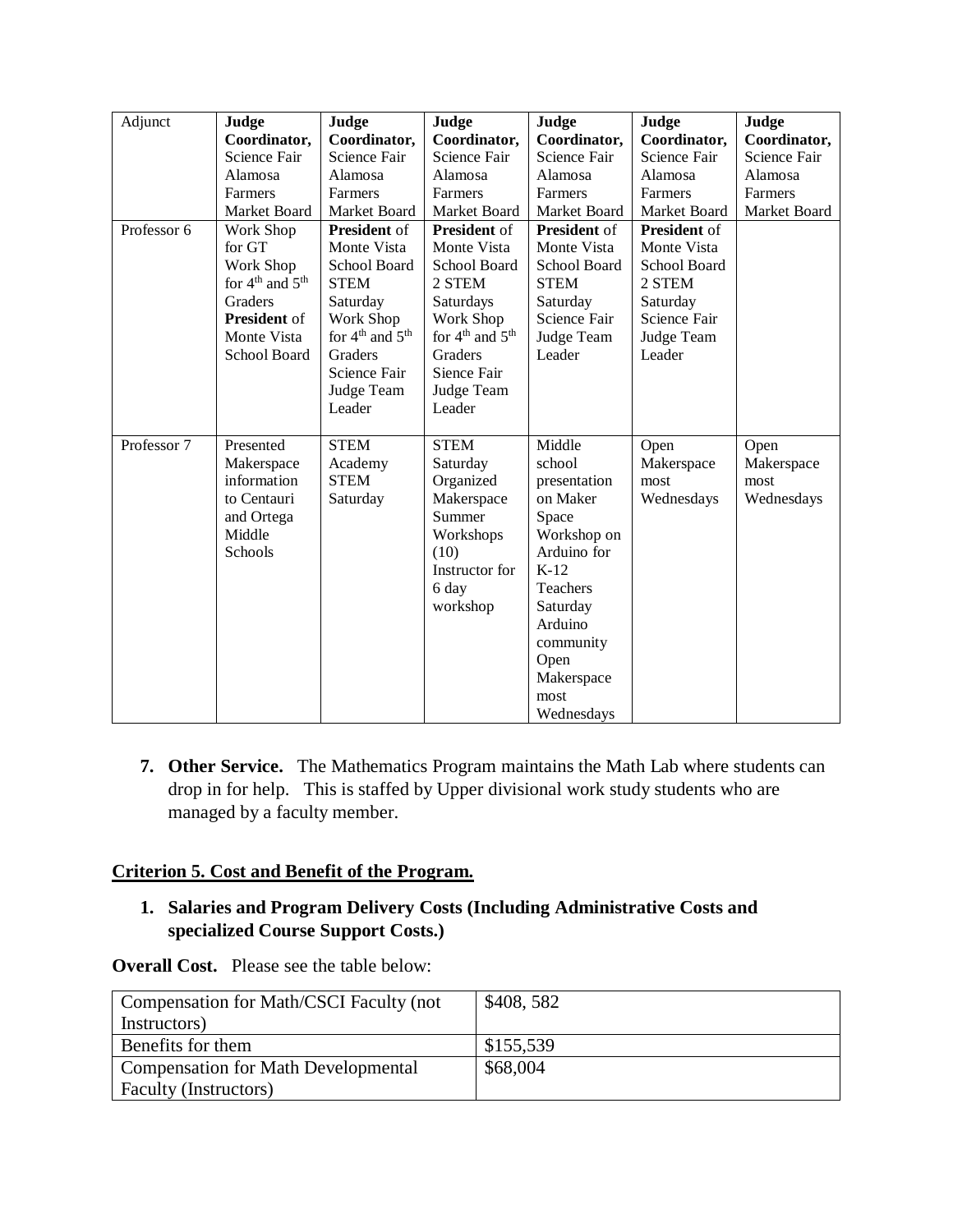| Benefits for them                              | \$28,218              |
|------------------------------------------------|-----------------------|
| <b>Operating Expenses</b>                      | \$5475                |
| <b>Physics Faculty Compensation</b>            | \$144,044             |
| Benefits for them                              | \$55,089              |
| <b>Operating Expenses</b>                      | \$6603                |
| Planetarium                                    | \$13,715              |
| Administrative Assistant (Including benefits), | $$53,311/4 = $13,328$ |
| shared between 4 Programs                      |                       |
| Porter Hall Budget, shared between 4           | $$10,236/4 = $2559$   |
| Programs                                       |                       |
| Course Specific Fees for Physics and Math      | \$1,451               |
| <b>Total</b>                                   | \$902,567             |

**Cost per Full-time Faculty Member.** Please see the table below, which includes our Full Time Instructors of Developmental Math:

| Year               | 2014/15      | 2015/16       | 2016/17        |
|--------------------|--------------|---------------|----------------|
| <b>Calculation</b> | \$902567/8.5 | \$902,567/9.5 | \$902,567/9.75 |
| <b>Quotient</b>    | \$106,188    | \$95,007      | \$92,571       |

**Cost per Graduate.** For this calculation, I will remove the Compensation and Benefits for the Developmental Education Instructors, since they do not teach majors courses. Please see the table below:

| Year               | 2014/15     | 2015/16     | 2016/17     |
|--------------------|-------------|-------------|-------------|
| <b>Calculation</b> | \$806,345/6 | \$806,345/7 | \$806,345/5 |
| <b>Quotient</b>    | \$134,391   | \$115,192   | \$161,269   |

**Cost per SCH.** See the table below. Total cost here includes Developmental Math.

| Year            | 2014/15          | 2015/16        | 2016/17        |
|-----------------|------------------|----------------|----------------|
| Calculation     | \$902,567/13,256 | \$902,567/8384 | \$902,567/6403 |
| <b>Quotient</b> | \$68             | \$108          | \$141          |

#### **2. Revenue Generated by the Program.**

**Grants.** Faculty in the Math Program have been prolific grant writers over the years and have generated much revenue. Designation with "Professor #" are random and not indicative of earlier designations.

Professor 1: Colorado Space Grant Consortium. 2013-2018, **\$6,000 per year.** Makerspace Kickoff Grant, **\$20,000** in 2015, Daniel and Jent Mordecai Foundation.

Professor 2: NSF TUES Program, 8/1/2013-4/30/2015, **\$31,000**. US Dept. of Defense,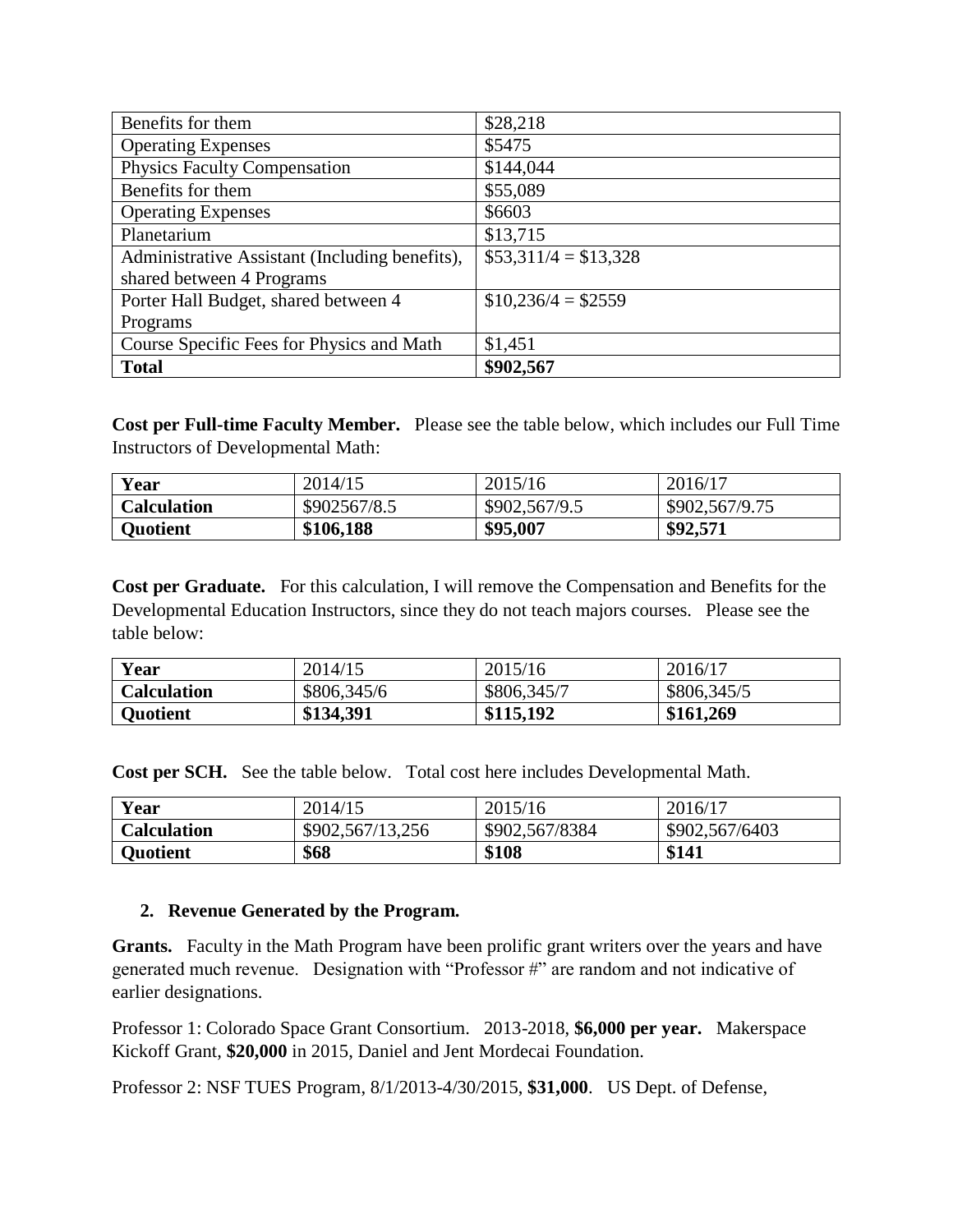Research & Education for HBCU/MI, 8/21/15-8/20/18, **\$501,159.** NSF, IUSE Program, 1/15/2017-12/31/2019, **\$174,585**. ARO HSAP grant, 2016-2018, \$**14,723.**

## Professor 3: US Department of Defense Instrumentation Award, 2014 **\$248,681.** 8/16. NSF ADVANCE Grant**. \$249,571 total funding, \$45,847 indirect cost.**

## **Total funding for the last 5 years: \$1,239,749.**

**Donations.** We are very thankful to our donors throughout the years. Most are graduates of our Programs. Below are donations from the last three years, within category of donation.

Math/Computer Science Gift fund: \$13,050 Loser Family Scholarship: \$26,900 Merle Milligan Outstanding Student Award in Math and CSCI: \$2,000 Matthew Miller Memorial Scholarship: \$25,400 **Total: \$67,350**

### **3. Formal and Documented Recruiting Efforts by Program Personnel.**

All of our Faculty have engaged in being Team Leads for Judging at the San Luis Valley Regional Science Fair every year they have worked at ASU. Most have also taught STEM Saturdays and been involved in STEM Academies. In addition, two have been involved in New Student Orientation, one helped with ASU Road Trip and one helped with ASU Soccer Camp. We do not know if any of these recruiting opportunities have resulted in students coming to or staying at ASU, but do believe that our efforts have helped Valley children/ new ASU students and we are glad for that.

### **Criteria 6. Faculty and Program strengths and accomplishments.**

# **1. Faculty credentials, skills, flexibility, breadth/depth.**

We have four Tenured/tenure track faculty teaching in the Mathematics major. All four have earned a Ph.D. in Mathematics. All four rotate through the Math curriculum. Thus, all four have equally impressive skills and flexibility to teach our varied Program.

We have two Instructors of Developmental Math Education. One has earned a Bachelor's degree in Math and a Master's Degree in Education. The other has earned a Bachelor's degree in Math and has nearly completed a Master's Degree in Math. These two both teach courses that are not considered College-Level courses and so the qualifications set by the HLC do not apply. They lack some flexibility, in that they are only qualified to teach Developmental Math, but once our second Instructor has earned in Master's in Math, his flexibility will increase.

We have three Tenured/tenure-track faculty teaching in the area of CSCI or IT. One has earned a Ph.D. in Math, but has publications/grants in Robotics and Artificial Intelligence. This Professor teaches courses dealing with these subjects, but also Programming and could teach Math, if necessary. One holds a Master's degree in Computer Information Systems and Ph.D. in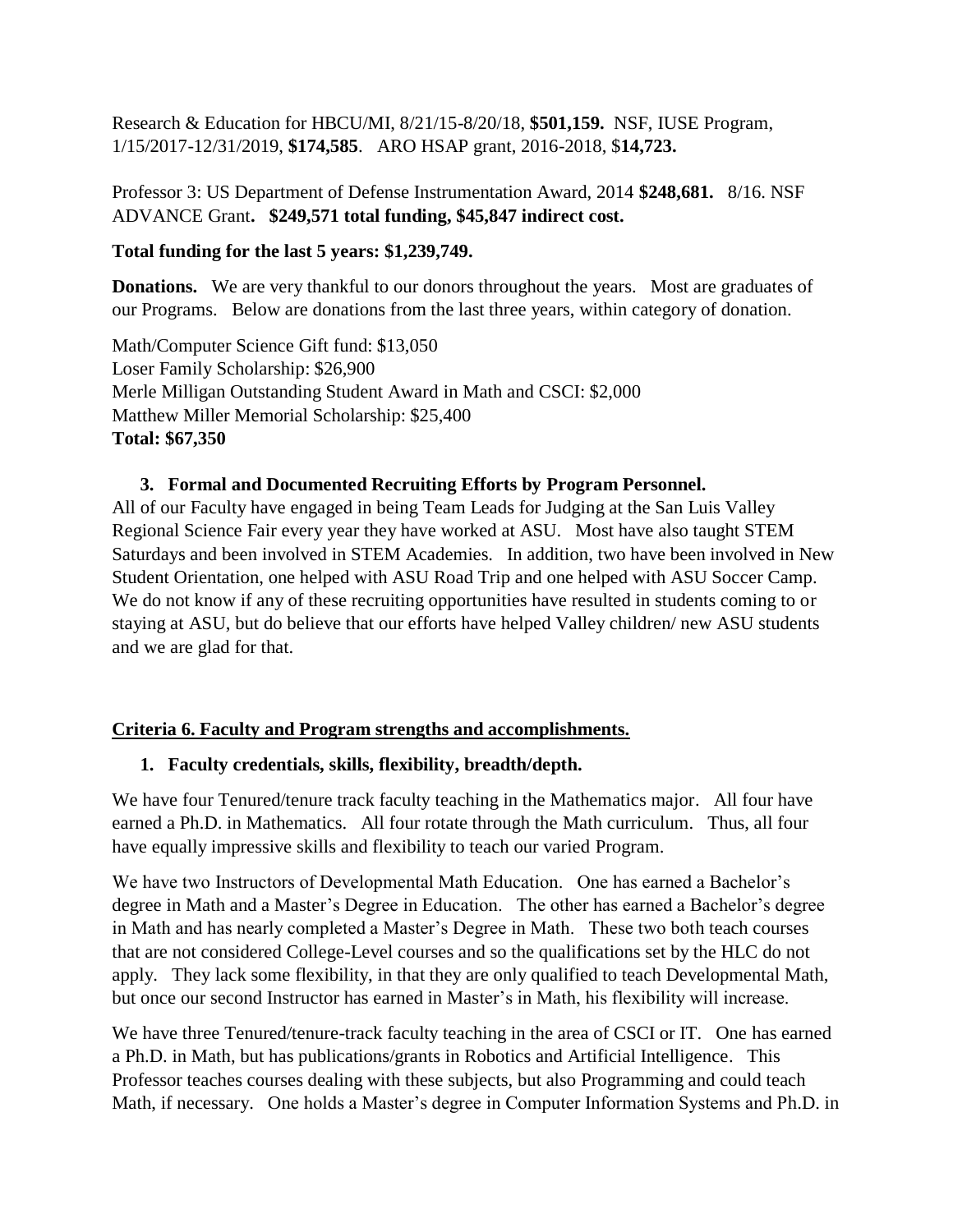Business Administration. This Professor teaches all IT courses and some CSCI. The third holds a Master's in Electrical and Computer Engineering and teaches most of the programing courses and much of the hardware courses.

We have Two Tenured Physics Professors. Both have earned a Ph.D. in Physics. Both take turns teaching General and College Physics, as well as upper-divisional Physics. One teaches the Astronomy courses and the other the pre-Engineering courses we offer.

## **2. Quality of the curriculum**

a) Physics. Our curricula for Physics aligns fairly well with the IOP Institute of Physics Core of Physics. The most notable gap is that we have no course in Condensed Matter and Thermodynamics. While a Thermodynamics course is taught at ASU, it is taught in the Chemistry Program and so is taught from a Chemistry standpoint rather than a Physics one.

b) Math. The Committee on the Undergraduate Program in Mathematics (CUPM) of the Mathematical Association of America (MAA) regularly publishes recommendations for bachelor's degree Programs. The most recent version is from 2015, abbreviated the "CUPM Curriculum Guide." Specifically, it includes Cognitive Goals and Content Goals. They are:

## Cognitive:

- 1. Students should develop effective thinking and communication skills.
- 2. Students should learn to link applications and theory.
- 3. Students should learn to use technological tools.
- 4. Students should develop mathematical independence and experience open-ended inquiry

And in content:

- 1. Mathematical sciences major Programs should include concepts and methods from calculus and linear algebra.
- 2. Students majoring in the mathematical sciences should learn to read, understand, analyze, and produce proofs at an increasing depth as they progress through a major.
- 3. Mathematical sciences major Programs should include concepts and methods from data analysis, computing, and mathematical modeling.
- 4. Mathematical sciences major Programs should present key ideas and concepts from a variety of perspectives to demonstrate the breadth of mathematics.
- 5. Students majoring in the mathematical sciences should experience mathematics from the perspective of another discipline.
- 6. Mathematical sciences major Programs should present key ideas from complementary points of view.
- 7. Mathematical sciences major Programs should require the study of at least one mathematical area in depth, with a sequence of upper-level courses.
- 8. Students majoring in the mathematical sciences should work, independently or in a small group, on a substantial mathematical project that involves techniques and concepts beyond the typical content of a single course.
- 9. Mathematical sciences major Programs should offer their students an orientation to careers in mathematics.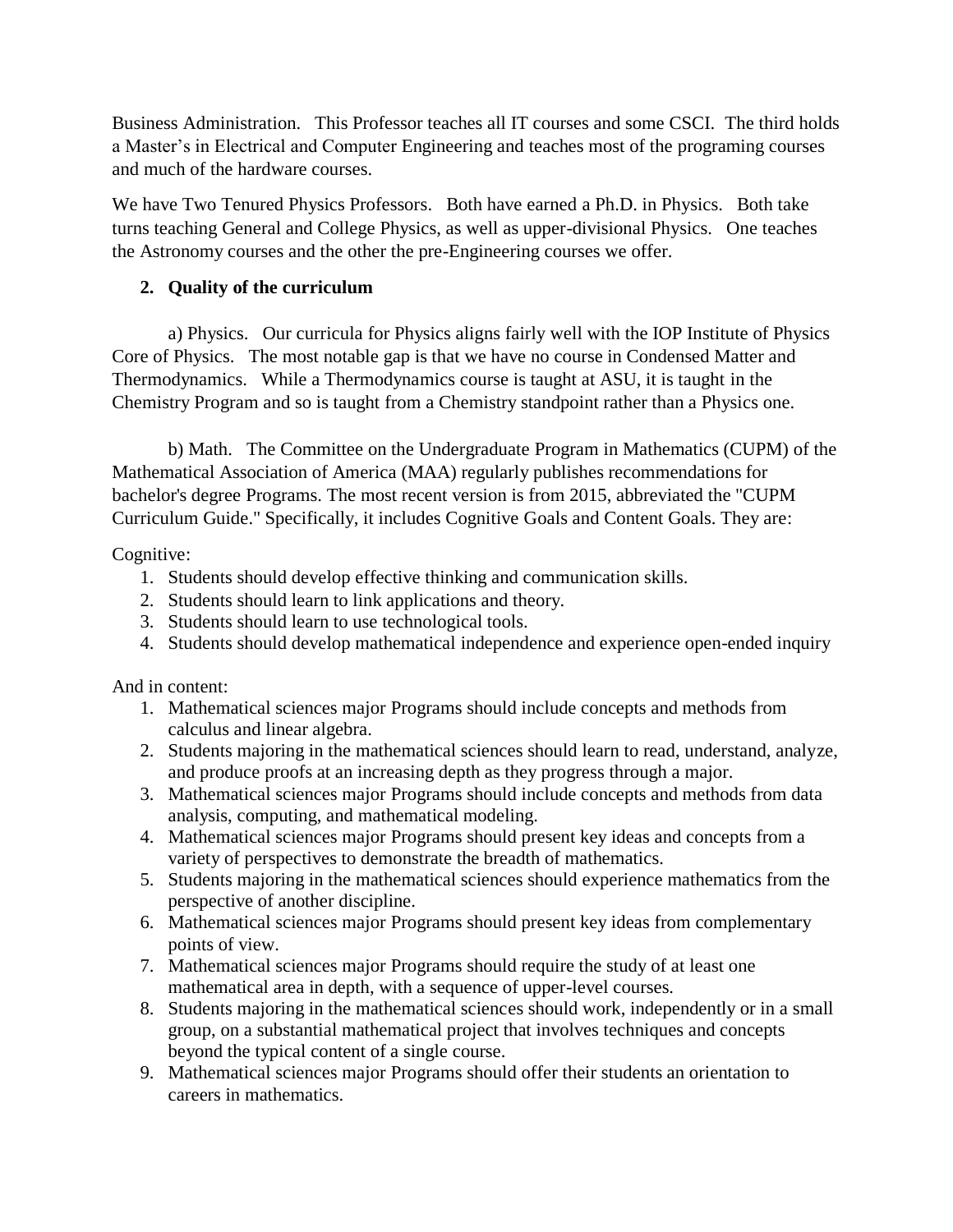Our majors meet these Goals: BA Mathematics: Meets 1-4 and 1-6,8,9 BA Mathematics Secondary (Track 1): Meets 1-4 and 1-6,8,9 BA Mathematics Secondary (Track 2): Meets 1-4 and 3-6,8,9 BA Pure Mathematics: Meets 1-4 and 1-9 BS Applied Mathematics: Meets 1-4 and 1,3-6,8,9 BS Mathematical Sciences: Meets 1-4 and 1,3-6,8,9

c) Computer Science (CSCi) and Information Technology (IT) emphasis areas both adopted the ACM Curriculum Guidelines. CSCi was modeled after the CS2008 Curriculum Update: The Computing Curricula Computer Science Volume.

Curriculum Guidelines for Undergraduate Programs in Computer Science, which can be found at: [https://www.acm.org/binaries/content/assets/education/curricula](https://www.acm.org/binaries/content/assets/education/curricula-recommendations/computerscience2008.pdf)[recommendations/computerscience2008.pdf.](https://www.acm.org/binaries/content/assets/education/curricula-recommendations/computerscience2008.pdf) IT was modeled after the IT 2008: The Computing Curricula Information Technology, which can be found at: [https://www.acm.org/binaries/content/assets/education/curricula-recommendations/it2008](https://www.acm.org/binaries/content/assets/education/curricula-recommendations/it2008-curriculum.pdf) [curriculum.pdf.](https://www.acm.org/binaries/content/assets/education/curricula-recommendations/it2008-curriculum.pdf)

Both areas will begin another review of curriculum to implement changes made nationally or stemming from ACM curriculum guidelines. At the present time ACM has updated the IT Guidelines by creating the Information Technology Curricula 2017 IT2017 Curriculum Guidelines for Baccalaureate Degree Programs in Information Technology located at [https://www.acm.org/binaries/content/assets/education/curricula-recommendations/is-2010-acm](https://www.acm.org/binaries/content/assets/education/curricula-recommendations/is-2010-acm-final.pdf)[final.pdf.](https://www.acm.org/binaries/content/assets/education/curricula-recommendations/is-2010-acm-final.pdf) The CSCi curriculum was last updated in 2013 and is located at [https://www.acm.org/binaries/content/assets/education/cs2013\\_web\\_final.pdf.](https://www.acm.org/binaries/content/assets/education/cs2013_web_final.pdf)

3. Quality of Physical, online or other Resources.

Math: We have licenses to Mathematica and Matlab, and those programs run on the computer labs. We occasionally use free software in our classes, such as Geogebra and Desmos. Most of our majors also learn to type mathematics using LaTeX and our gen ed students use Excel on occasion when learning statistics.

CSCI/IT: Supercomputers: 3 Intel Phi Computers, 2 Nvidia GPGPU machines Laptops: 7 dedicated Dell laptops for AI and robotics internships (soon to be 9), soon to be 1 Macbook Pro laptop dedicated to AI and robotics internships

Other hardware: 2 Logitech webcams, 1 Konfitel speaker system, CNC mill and lathe Software: Mathematica licenses, Matlab Classroom licenses, Vensim PLE system dynamics software

Programming languages: Java, C++, Python, Ruby, Scheme, Haskell, Prolog, Netlogo Robotics: 6 NAO humanoid robots, 2 Robokind heads, 4 Professor Einstein robots, various lego robots and rover robot, 2 Clearpath Huskey ground vehicle robots

Makerspace Equipment: Rework Station, DC power supplies, Raspberry Pi computers, Tools, Multimeters, CNC mill and lathe, 3 3d printers, laser cutter, electric crucible, vacuum casting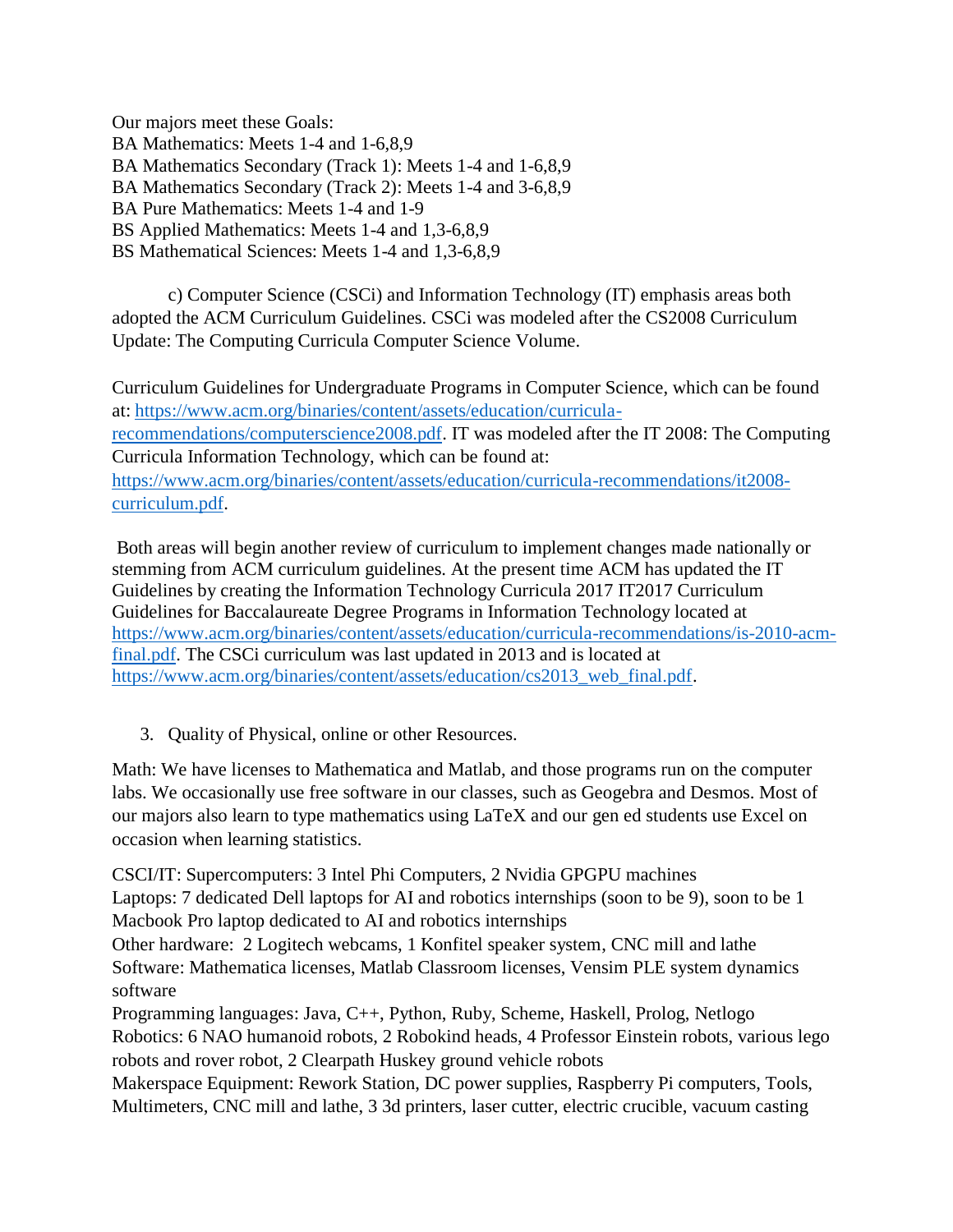unit, small mold kiln, programmable power supply, oscilloscope, soldering units, air compressor, chop saw, small acetylene wlding kit, and drill press.

Miscellaneous hardware: Tablets and various old computer equipment to use for parts, some old routers and wireless routers for networking, CAT6 cable, cable tester, associated wire crimpers, punch-down tool, Tool kit for working on various computer parts. (small screwdrivers and other specialized tools.)

Physics: The physics labs are equipped with modern laptop computers with software and sensors for measuring force, light intensity, motion (position, velocity, acceleration), electric current, magnetic field strength and direction, and more. Students use these systems in labs to gather real-time data and then examine it in graphical form. They can quickly see the effects of varying parameters, as well as verifying their ability to predict experimental outcomes using theory learned in the classroom. We also have extensive optics equipment for demonstrations and hands-on experimentation in the lab. Our electronics lab is equipped with basic electronics parts and test equipment as well as modern Arduino microcontrollers with dozens of sensors, actuators, and displays. These give students hands-on experience and a solid working knowledge of electronic interfacing and design and microcontroller programming techniques that are very marketable in industry today. We also have an extensive collection of equipment for the design, building, programming, and testing of Lego robots. For astronomy we have a large selection of telescopes, from beginner level to state-of-the-art, research-grade mounts, telescopes, cameras, and spectrometers, all housed in a modern observatory. The facility is designed to accommodate class and public viewings, as well as student research projects. Our planetarium contains a top-of-the-line digital projection system and spherical screen, perfect for astronomy lessons as well as public outreach.

### **Criteria 7. Future Potential of the Program.**

**Opportunities to reconfigure or strengthen the Program to the benefit of the university.**  Due to successful grants, we have greatly expanded our AI and robotics Program. Our CSCI and IT professors continue to seek out new funding opportunities to continue and to expand this important work. Our goal is to make ASU a destination of choice in the area.

We have begun the work towards co-requisite instruction in our developmental mathematics courses. In 2016-17 we ran a pilot course for MATH 104, in 2017-18 Title V is funding the creation of a complete Co-requisite course for MATH 110, which will be taught next fall. Title V has agreed to fund the creation of complete co-requisite courses for MATH 104 and MATH 150 for the future.

**Potential for Program growth/adaptation with trends in the discipline, student needs, national trends, etc.** STEM fields are rapidly growing, and our Program has worked to fill the need. Two years ago the Program began an IT major. This is a growing area nationally and has seen great growth at Adams as was shown in criterion 3. We also offer certificate courses within the IT Program that other areas of campus may be interested in, and we plan to advertise those to the campus at large.